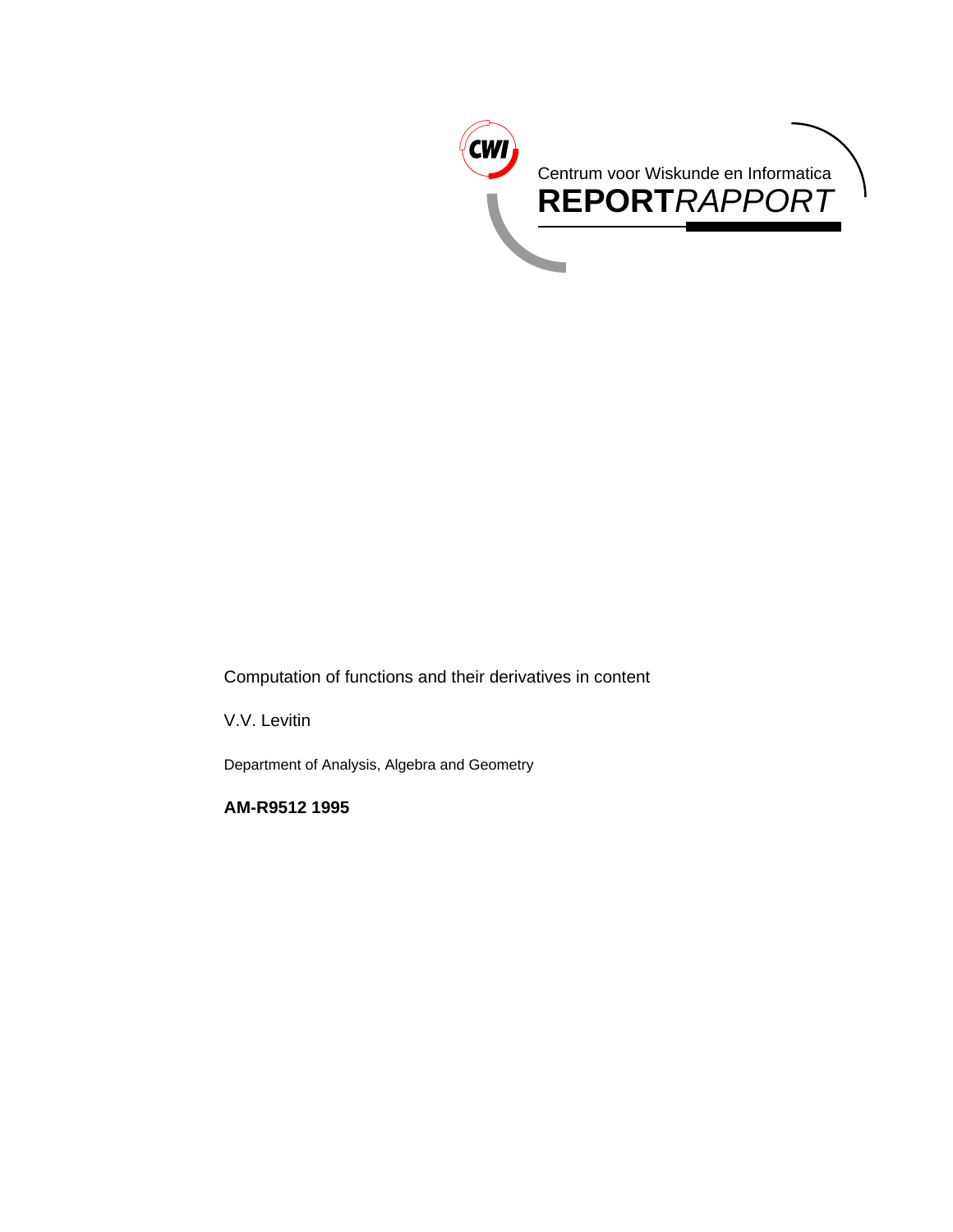Report AM-R9512 ISSN 0924-2953

CWI P.O. Box 94079 1090 GB Amsterdam The Netherlands

CWI is the National Research Institute for Mathematics and Computer Science. CWI is part of the Stichting Mathematisch Centrum (SMC), the Dutch foundation for promotion of mathematics and computer science and their applications.

SMC is sponsored by the Netherlands Organization for Scientific Research (NWO). CWI is a member of ERCIM, the European Research Consortium for Informatics and Mathematics.

Copyright © Stichting Mathematisch Centrum P.O. Box 94079, 1090 GB Amsterdam (NL) Kruislaan 413, 1098 SJ Amsterdam (NL) Telephone +31 20 592 9333 Telefax +31 20 592 4199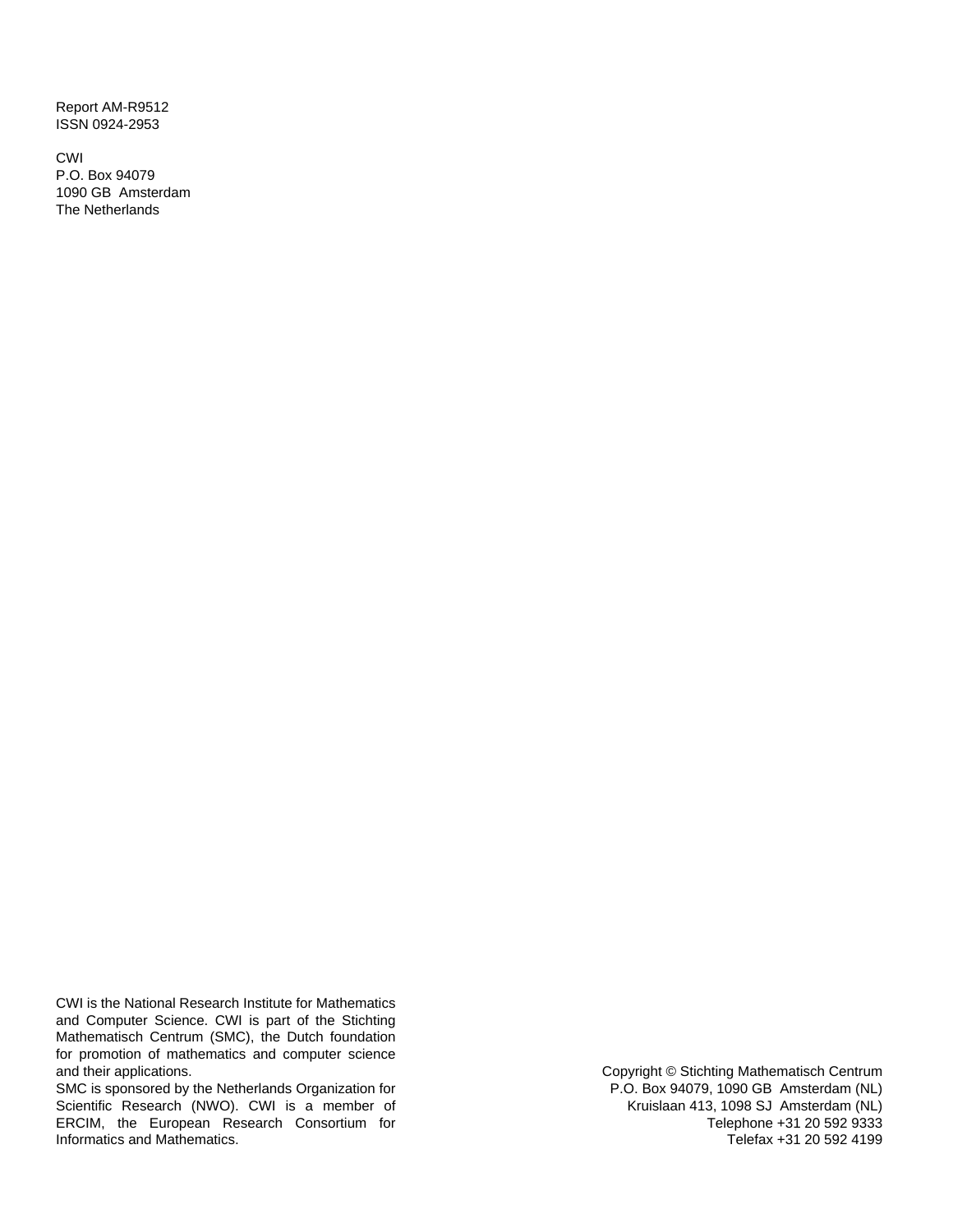# Computation of functions and their derivatives in CONTENT

V V Levitin

Institute of Mathematical Problems of Biology, Russian Academy of Sciences, Pushchino, Moscow Region, 142292 Russia  $\boldsymbol{\ell}$ CWI,

P.O. Box 94079, 1090 GB Amsterdam, The Netherlands

#### Abstract

Scientific software for investigation of dynamical systems usually allows the user to specify systems in the form of functions in some language. There are several problems related to this: how to compute derivatives of these functions (since numerical algorithms need to compute first and higher order derivatives) and how to convert these functions and their derivatives to a machine suitable form. The key issues are minimal effort required from the user to manipulate functions and high efficiency in calculations that extensively compute functions and their derivatives. This work presents some solutions to these problems which are incorporated in CONTENT, a new program for bifurcation analisys of dynamical systems. Derivatives are built during a three-stage process by means of transforming C source given by the user for right-hand sides into a C++ program which constructs another C program for computing derivatives. A special C++ class with overloaded operators and functions is used to produce this C program during the execution of the C++ program. A description of a dynamical system (i.e., functions and their derivatives) is compiled and linked as a dynamic library during a CONTENT session. This does not require linking with the rest of software. Dynamic libraries for different systems are created, loaded, and functions in them are accessed without necessity to quit CONTENT.

# AMS Subject Classification (1991): 69D44, 69J99, 69D15

 $Keywords$  &  $Phrases$ : Dynamical systems, automatic differentiation, run-time compilation, dynamic libraries  $Note:$  The author has been supported by a Visitor grant from the Dutch Science Foundation (NWO) Program "Wiskunde Aspecten van Niet-lineare Dynamische Systemen", The Netherlands.

# 1. INTRODUCTION

This work describes some problems and their solution occuring in the develpoment of CONTENT (Kuznetsov & Levitin 1995).

CONTENT is intended to be an integrated environment for various algorithms for analysis of ordinary differential equations and maps with primary emphasis on their bifurcation analysis. These algorithms require a large number of computation of functions that define dynamical system and their derivatives.

One of the requirements to CONTENT is to provide a user with the ability to specify and manipulate equations in a comfortable way. On the other hand this should be combined with the possibility to compute functions given by the user and their derivatives efficiently.

Here we consider decisions made in CONTENT development to meet these requirements.

Section 2 describes the transformation of a specification of a dynamical system given by the user into a C function. A way in which derivatives of functions are constructed is presented in Section 3. Then several complications induced by a more general way of dynamical system definition are discussed in Section 5. Section 6 sketches how CONTENT deals with the problem of conversion of source text of functions and their derivatives into a machine form suitable for computations. Some concluding remarks are given in Section 7.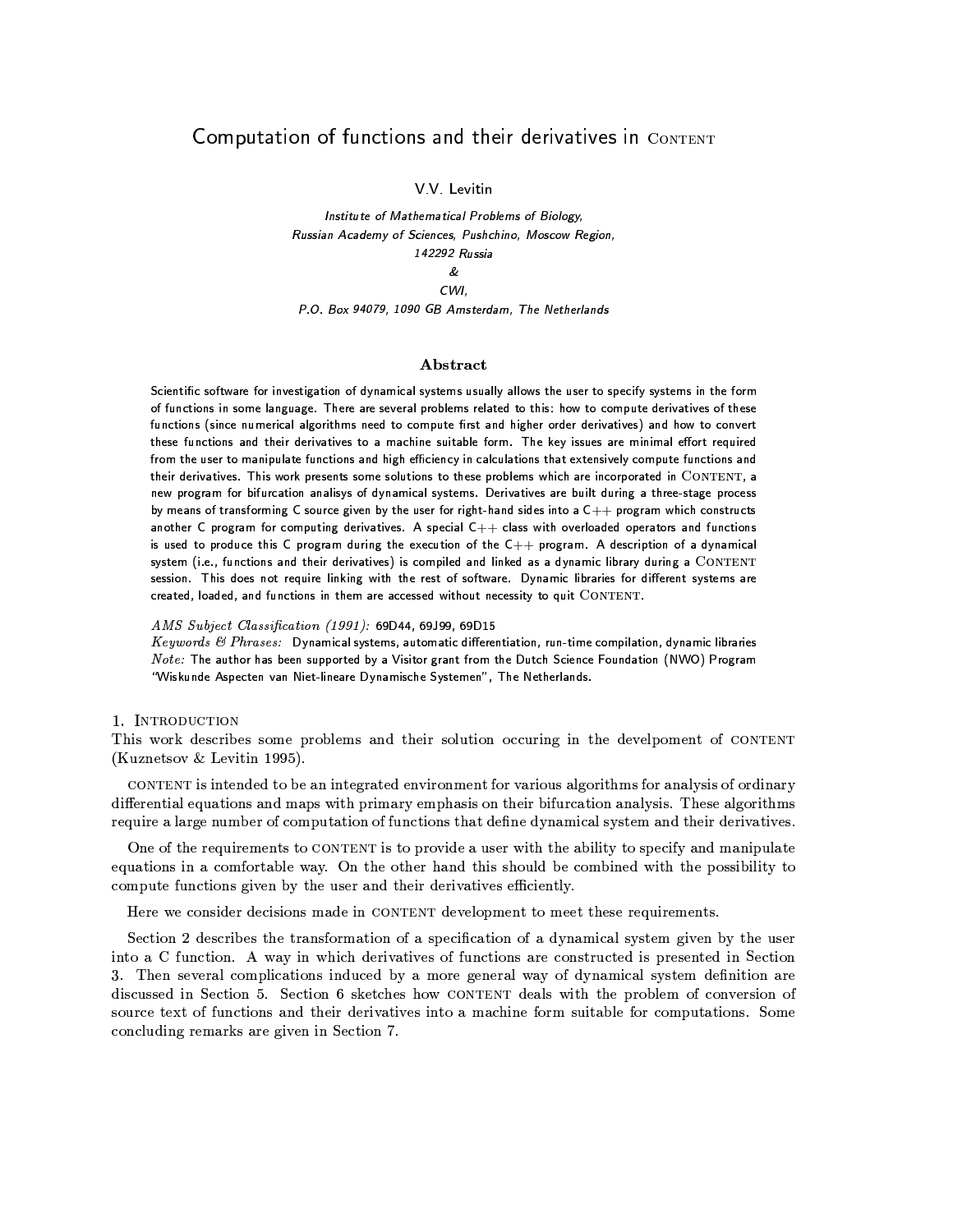**Acknowledgments:** The author would like to thank Yu.A. Kuznetsov (CWI, Amsterdam & Institute of Mathematical Problems of Biology, Pushchino, Russia) who informed me about the approach by K.M. Briggs (University of Adelaide, Australia) to automatic differentiation and suggested to write this paper. J. Sanders (VU, CWI & RIACA, Amsterdam) read the paper and made usefull comments.

#### 2. PROCESSING OF SPECIFICATIONS OF DYNAMIC SYSTEMS

CONTENT is an integrated environment, that is it provides the user with all support and tools needed to investigate dynamical system. In particular, it allows to create, edit, and delete the specification of dynamical systems during a session and does not require the user to run a compiler and a linkage editor (even in any semi-automatic form like running developer-provided batch files). Neither it requires to re-link itself with newly created object files. An implementation that completely hides processing of functions and their derivatives from the user will be discussed later.

The user asks CONTENT to create a new or modify an existing dynamical system by selecting an appropriate item from a menu. In respond to this CONTENT shows a special window with several text controls and allows the user to define or edit a dynamic system by giving names for time, phase (state), and parameter variables along with equations. In the simplest case, each equation is an assignment statement where left-hand side is the name of a phase variable followed by an apostrophe denoting time derivative for ODEs and the image for iterated maps. Right-hand side of the assignment is an expression constructed from previously defined names, operators, constants, and standard function calls. Figure 2.1 shows an example of specification of a dynamical system.

|                                                                                             | Volterra system<br>o                |  |
|---------------------------------------------------------------------------------------------|-------------------------------------|--|
| <b>Edit</b><br><b>Search</b><br><b>Functions</b>                                            |                                     |  |
| <b>Phase variables</b>                                                                      | X,y                                 |  |
| <b>Parameters</b>                                                                           | k,g                                 |  |
| <b>Time</b>                                                                                 |                                     |  |
| <b>Compute derivatives</b><br>- numerically<br>- symbolically<br>- by a function you supply | 1st order<br>2nd order<br>3rd order |  |
| [k'=x*(1-x/k)-x*y;<br>y'=-g*y+x*y;                                                          |                                     |  |
| Cancel<br>Ok                                                                                |                                     |  |

Figure 2.1: A window where the user specify dynamical systems.

In fact the specification given by the user is used by CONTENT to construct C. This is done as follows. A text of equations becomes a body of a C function which will be called by numerical algorithms when they need the values of right-hand sides (RHS) to be computed. As the user deals with one dynamic system at each moment the name of the function and number and types of its parameters are always the same. Thus, the user given text

 $x' = x * (1 - x/k) - x * y;$  $y' = -g*y+xy;$ 

first becomes a C function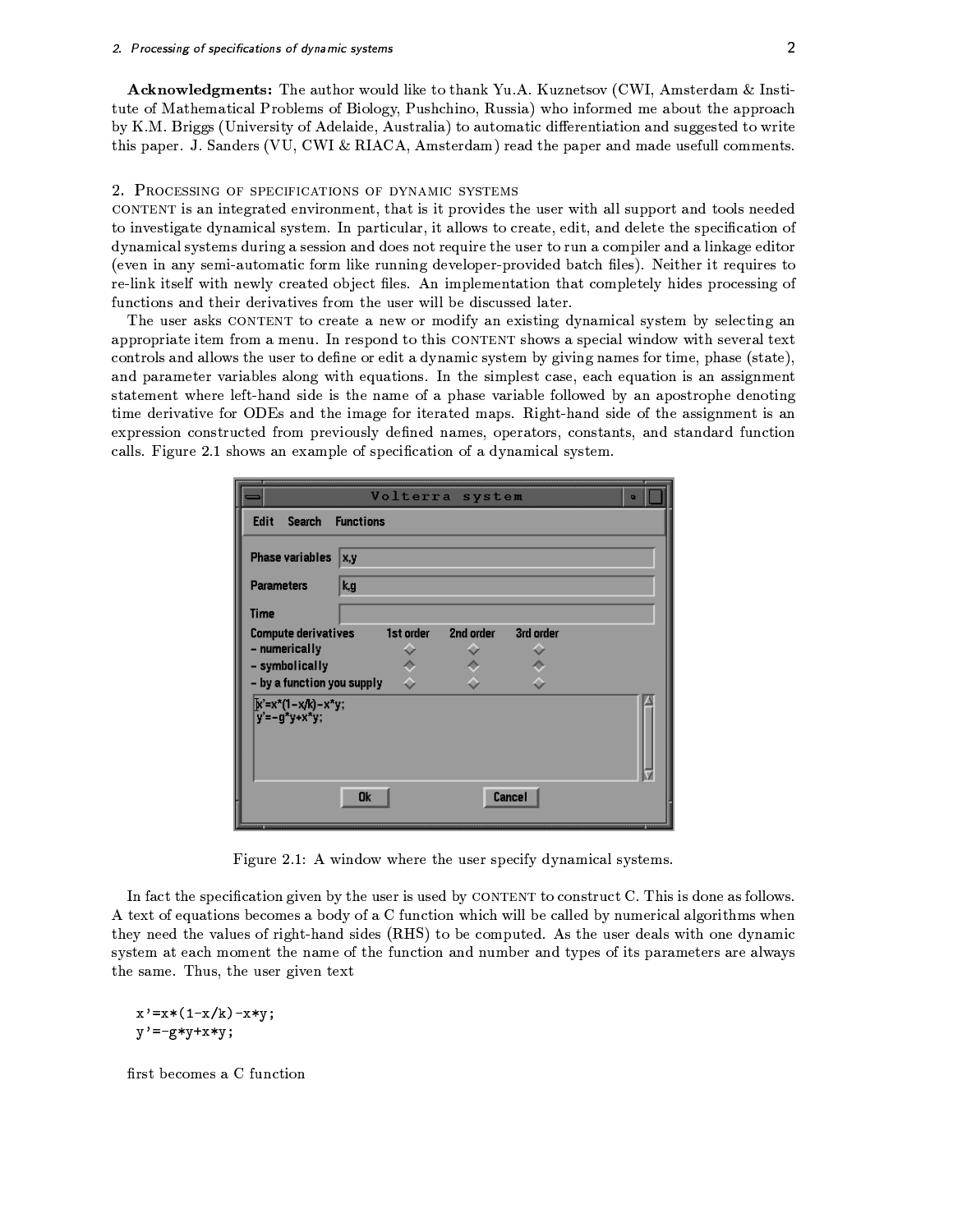```
void _Rhs(double *_phase, double *_par, double *_rhs) {
  x' = x * (1-x/k) - x * y;y' = -g*y+xy;}
```
where \_phase is a pointer to values of phase variables, \_par is a pointer to values of parameters of dynamic system, and \_rhs is a pointer to output array of computed RHS values. Underscores in the function and parameter names are used to avoid collisions with names given by the user (obviously, the user is not allowed to use underscore in names he provides). Then names given by the user are used to generate #define directives that map these names onto components of \_phase, \_par, and \_rhs. (There is a small technical problem with apostrophes which are not allowed to be parts of names in C. They are merely substituted by underscores.) After this second step the source looks like

```
#define x (_phase[1])
#define y
            (\_phase[2])#define k (_par[0])
#define g (_par[1])
#define x_{-} (\mathsf{rhs}[0])
#define y_ (_rhs[1])
void _Rhs(double *_phase, double *_par, double *_rhs) {
  x_-=x*(1-x/k)-x*y;y = -gx + y + x * y;}
```
Note that phase<sup>[0]</sup> is reserved for the time variable.

After the source for the RHS computation is built, CONTENT tries to construct the source for derivatives.

## 3. WAYS TO COMPUTE DERIVATIVES

Algorithms of bifurcation analysis need to compute first and higher order derivatives of the RHS with respect to phase variables and parameters. Let us consider how this could be done.

The first and most obvious way is numerical differentiation in which derivatives are approximated by finite differences. This is easy to implement and each particular algorithm may compute only those derivatives it needs, thus reducing computational time and used memory. Another advantage is that derivatives can always be computed regardless of the complexity of the RHS. The well known disadvantage of this approach is its inaccuracy compared with 'exact' derivatives. In some cases it also may need different step sizes for different variables and this may be a problem even when the number of equations is small.

The second possible way of dealing with derivatives of the RHS is user-supplied derivatives, i.e. to require the user to provide routine(s) for their computation. This allows one to compute derivatives with the highest possible accuracy and does not require much efforts from the developer. From the user's point of view this approach cannot be regarded as user-friendly. Although it is possible that the user may want to specify the derivatives himself, in general he would like to avoid extra symbolic manipulations either by hand or by means of some software (for example, see Griewank  $(1989)$ , Griewank & Corliss (1991), Corliss (1992)).

The third solution to the problem in question is to implement some kind of *automatic differentiation*. That means that the source text of routines computing derivatives is constructed from the system's specification given by the user by some embedded algorithm. This is a very good solution for the user because it completely frees him from caring about derivatives and provides accurate values of derivatives. At the same time this approach requires much more effort from the developer to implement it.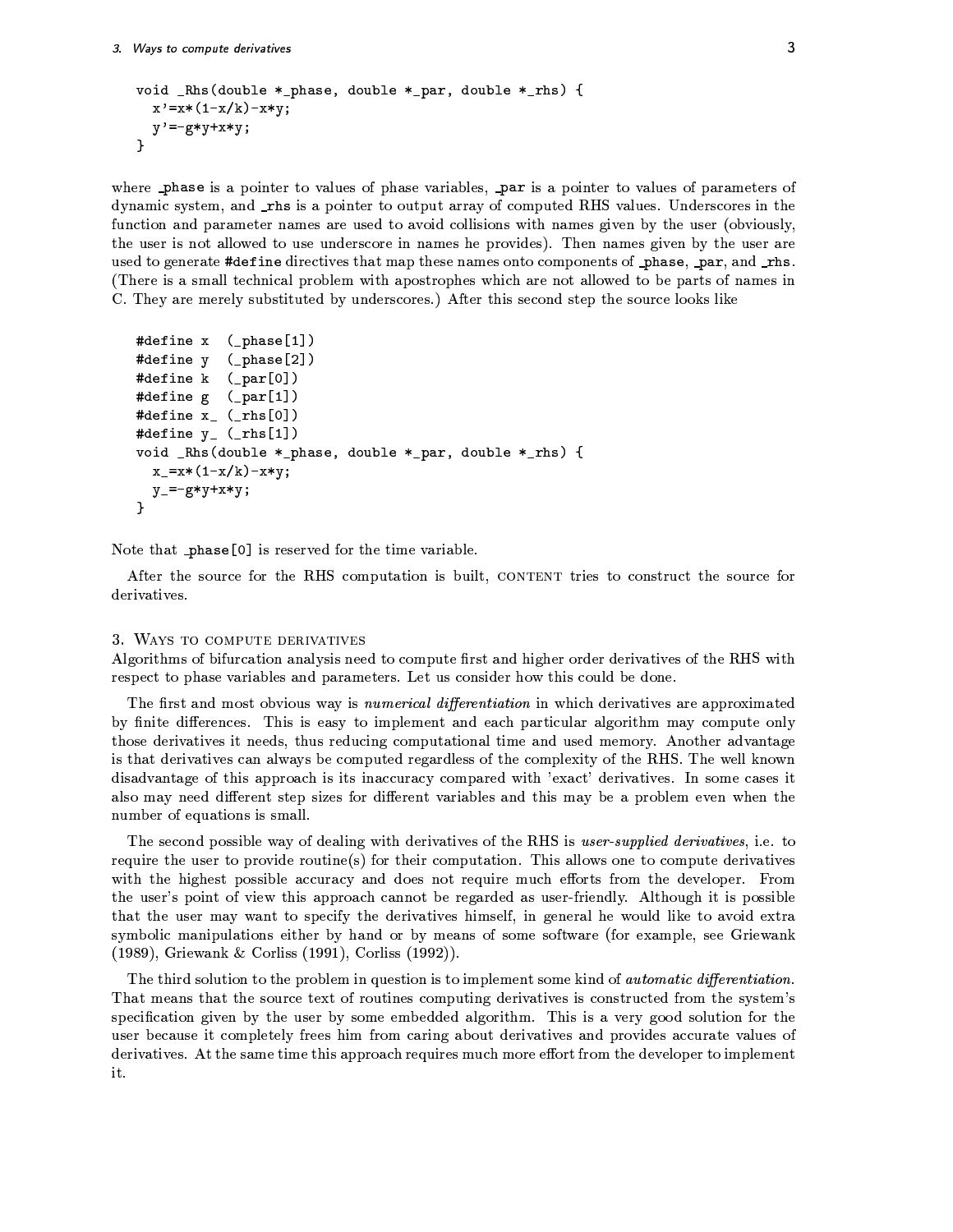#### 3. Ways to compute derivatives

The straightforward implementation of automatic differentiation could be a parsing algorithm augmented with routines for each syntax rule. The idea is to construct a source text of derivatives propagating it through a kind of syntax tree in the same way as a compiler parses source text and builds its internal form. Such a parser could be rather complex for a language like C.

We would like to avoid parsing and related problems. This may be achieved by using  $C++$  facility to overload (redefine) such elementary operations as addition, multiplication, etc.

This idea was implemented by Briggs (1993). It could be sketched as follows. Suppose we have a C program that computes some quantities (dependent variables) from other quantities (independent variables) and we would like to transform it to a program that computes their first order partial derivatives, for example:

```
main() \{double x, y, z, u;
  \ldotsu=exp(x/(y*z)) + cos(x*yz);\mathbf{r}
```
Here x, y, and z are independent variables and u is a dependent one.

Let us define a  $C_{++}$  class with its constructor and overloaded functions for operators and standard functions (all fields and functions irrelevant to the discussion are omitted):

```
class AD {
  double value;
  double* grad;
  \sim \sim \simfriend AD operator*(const AD&, const AD&);
  \ddotscfriend AD exp(const AD&);
  \ldots};
extern int dim;
AD(int varno=0) \{// constructor
  grad=new double[dim+1];
  for (int i=1; i <= dim; i++) \text{grad}[i] = 0;
  if (varno>=0 && varno <= dim) grad [varno] = 1;
\};
inline AD operator* (const AD& u, const AD& v) {
  AD w; int i;
  w.value=u.value*v.value;
  for (i=1; i<=dim; i++)w.grad[i]=u.grad[i]*v.value+u.value*v.grad[i];
  return w;
\mathcal{F}\sim \sim \simAD exp(const AD& v){
  AD w; int i;
  w.value=exp(v.value);
  for (i=1; i<=dim; i++)w.\text{grad}[i] = w.\text{value} * v.\text{grad}[i];return w;
```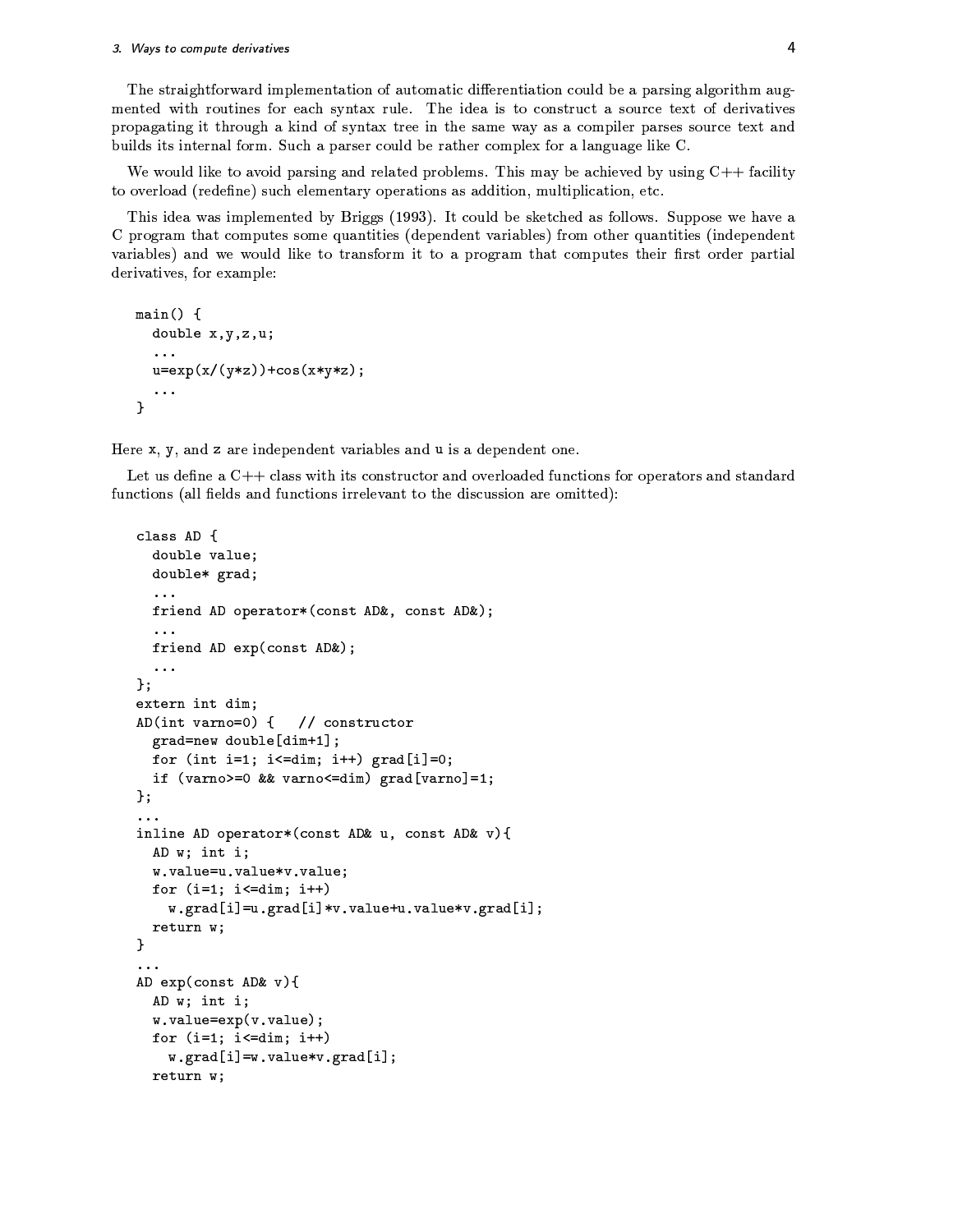```
}
\ddot{\phantom{a}}
```
Here dim is a global variable whose value gives the total number of independent variables. Each variable of type AD contains its value and values of all its first order derivatives with respect to independent variables. The parameter varno of the constructor means 'sequential number of an independent variable' and must be non-zero for such variables. This ensures that the derivatives of an independent variable are all zeros except for the derivative with respect to itself which is one. Overloaded operators (like one showed above for '\*') compute their results together with values of all partial derivatives.

Now transform our C program to another  $C++$  program according to following rules. Declare integer variable dim and assign the number of independent variables to it. Replace declaration of each dependent variable double vd by AD vd. Replace declaration of each independent variable double vi by AD vi(i), where i stands for the ordinal number of the variable. In such a way our example would be transformed to:

```
int dim;
main() fAD x(1), y(2), z(3), u;
  dim=3; // we have three independent variables
  \ddotsu=exp(x/(y*z))+cos(x*yz);\mathbf{r}
```
After an assignment to u its grad field will contain all partial derivatives with respect to x, y, and z.

It is clear that this implementation could be easily extended to compute derivatives of higher orders. It is also clear that it could be incorporated into any numerical program with moderate amount of effort.

Despite all advantages, this approach has one but very important disadvantage: low efficiency. Although we did not make any extensive measurements, derivatives of several 'randomly' taken functions (of five to ten variables) took more then twenty times to be computed than 'hand-derived' derivatives of these functions. An implementation of this approach in CONTENT would considerably slow down numerical algorithms and therefore was rejected.

# 4. AUTOMATIC CONSTRUCTING OF DERIVATIVES

In an attempt to combine advantages of the above approach with efficiency we came to the following idea. Let us define another  $C++$  class along with overloaded operations and standard functions in such a way that a modified C++ program does not compute values of derivatives during its run but constructs another C program, which in its turn will compute the derivatives. So the scheme is as follows.

- Modify user given specification of RHS in a way described above (that is, modify declarations of variables and parameters) thus obtaining the source text of a  $C_{+}$  program.
- Compile this  $C++$  program, link it with an object module that contains overloaded operations and standard functions, and then run it once. This results in creating another C program for the derivatives.
- Compile and link the program constructed in the previous step. It will be used by numerical algorithms for computation of derivatives.

Discussion of advantages and disadvantages of this approach will follow after more detailed description of the  $C++$  class and functions associated with it.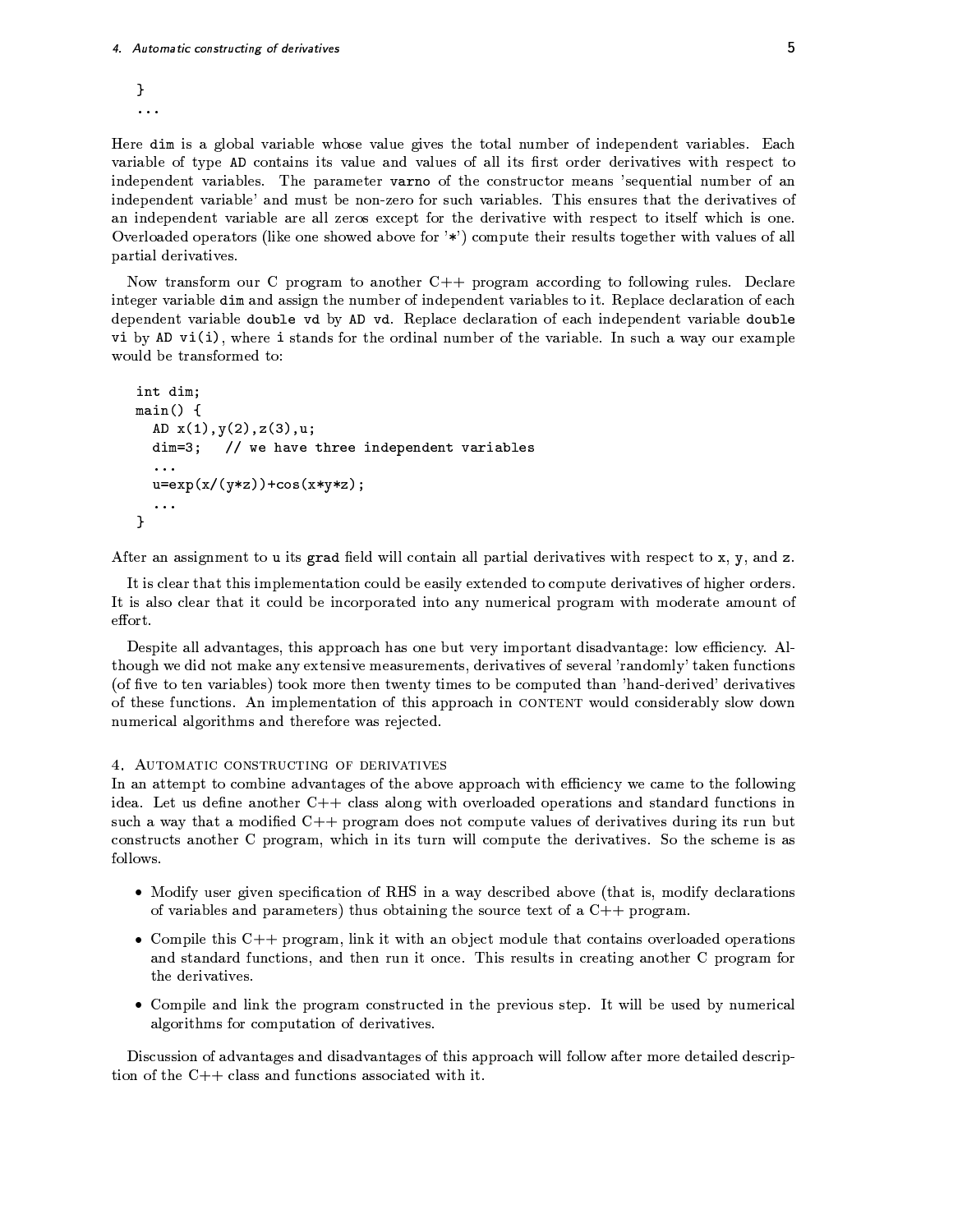#### 4.1 Gradient class

The declaration of a class and functions associated with it are rather complex and lengthy, so we present it in a simplified and schematic way.

The class called Gradient has fields for ASCII texts of an expression and its derivatives:

```
class Gradient {
                 // text of an expression
  char *Expr;
  char **Der1;
                // texts of 1st order derivatives
  char **Der2; // texts of 2nd order derivatives
  char **Der3; // texts of 3rd order derivatives
  VarKind Kind;
  int n3, n2;. . . . . . . . . . . .
  public:
  Gradient (char *name=NULL,
           int varno=0,
           VarKind kind=DEF); // constructor
  . . . . . . . . . . . .
  friend Gradient operator* (const Gradient &f,
                              const Gradient &g);
  . . . . . . . . . . . .
\} ;
```
Type VarKind is defined as

```
typedef enum {DEF, INDEP, TEMP, DEP} VarKind;
```
and it is used to specify the kind of variables: independent (INDEP), dependent (DEP), intermediate (DEF, these are implicitly created during C++ expressions calculation), or temporary (TEMP, discussed later). Integers n2 and n3 hold the number of second and third order derivatives, respectively.

A constructor for this class has several parameters: the name of a variable, its kind, and ordinal number for independent variable which must be zero for all other variables. It allocates memory for various strings and assigns values to them (note default values for parameters shown above):

```
Gradient::Gradient(char *name, int varno, VarKind kind) {
  Kind=kind;
  Expr=StringSave(name);
  n3=sub3_(_Niv_-1,_Niv_-1,_Niv_-1)+1;
  Der3 = (char **MemNew(n3*sizeof(char*)));n2 = sub2 (Niv - 1, Niv - 1) + 1;Der2=(char **MemNew(n2*sizeof(char *));Der1=(char **MemNew(\n_kiv-*sizeof(char*)));if (varno) Der1[varno-1]=StringSave("1");
}
```
Here is a brief description of the functions and variables used in the constructor and other functions related to the class. MemNew allocates memory (just like standard malloc does), fills it with zeros, and returns a pointer to it. All functions that deal with texts of expressions and derivatives treat the NULL pointer as string "0". StringSave makes a copy of a string using MemNew. The global variable \_Niv\_ contains the number of independent variables; its value is the sum of the number of phase variables and the number of parameters of a dynamical system. Functions sub2\_ and sub3\_ map pairs and triples of ordinal numbers of independent variables to ordinal numbers of derivatives of second and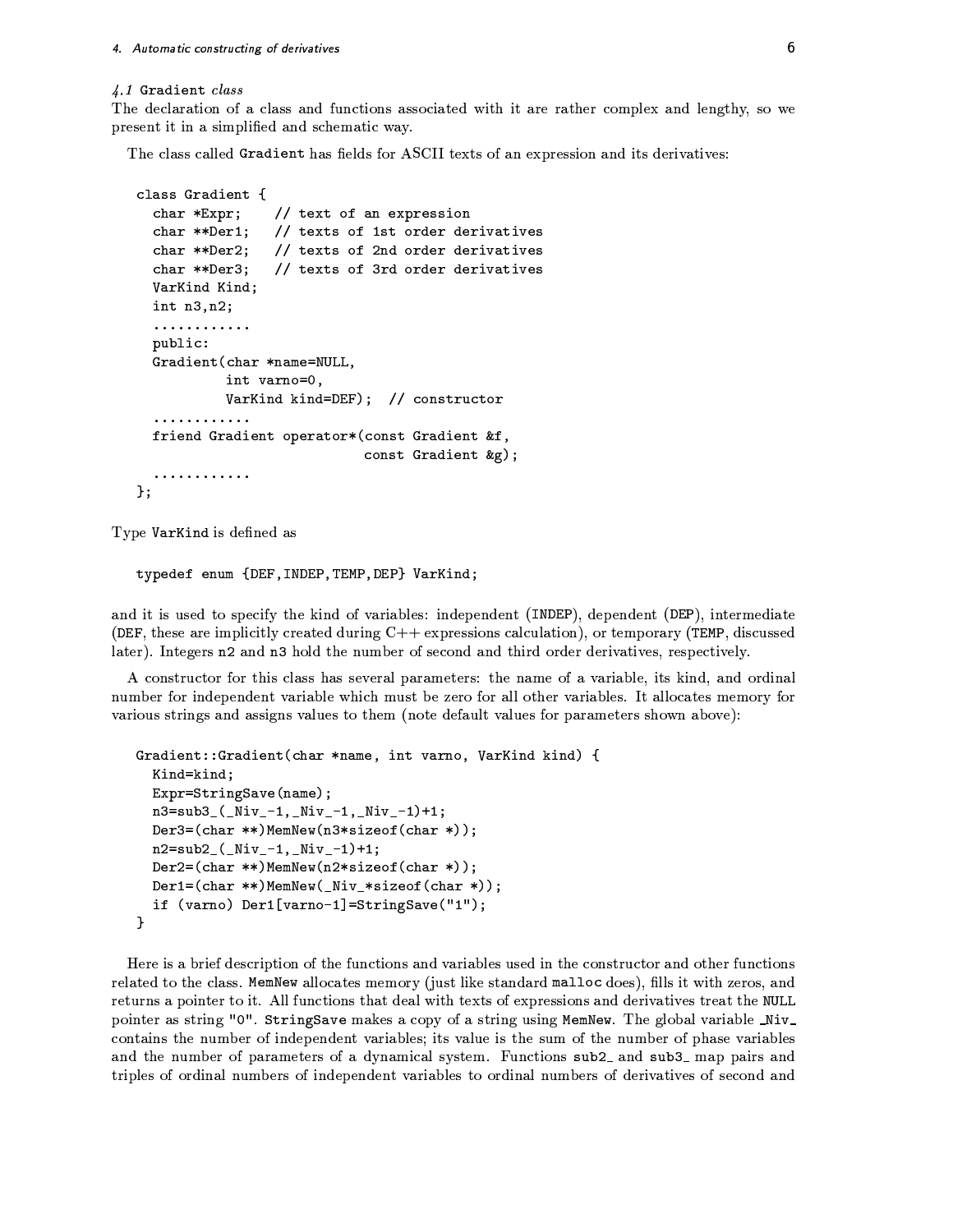third orders, respectively, with respect to these variables. For example,  $sub2(2,3)$  gives the subscript in array Der2 of the second order derivative with respect to the third and forth independent variables. Here these functions are used to obtain total numbers of second and third order derivatives. These functions are defined as follows:

```
int sub2_(int i, int j) {
 return i+j*(j+1)/2;
ł
int sub3_(int i, int j, int k) {
 return i+j*(j+1)/2+k*(k+1)*(k+2)/6;J.
```
Note that they map one-to-one sets of pairs  $\langle i, j \rangle$  with  $i \leq j$  and triples  $\langle i, j, k \rangle$  with  $i \leq j$  $\leq$  k to continuous intervals  $[0, sub2(-Niv-1, Niv-1)]$  and  $[0, sub3(-Niv-1, Niv-1, Niv-1)]$ respectively.

# 4.2 Overloaded operators

Overloaded operators for  $+$ ,  $-$ ,  $*$ , and / construct texts of expressions and their derivatives according to well-known rules of differentiation. They use four auxiliary routines Add., Sub., Mult., and Div. to construct texts for addition, subtraction, multiplication, and division respectively. Here is a simplified version of Mult:

```
char *Mult_(char *p, char *q, char freeptr) {
  char *r;
  int len;
  r = NULL;if (p \& k \neq 0) {
    len=strlen(p)+strlen(q)+2;r = MemNew(len);
    spring(r, "Xs*.s", p, q);\mathbf{r}switch (freeptr) {
    case '1': MemFree(p); break;
    case 'r': MemFree(q); break;
    case 'b': MemFree(p); MemFree(q);
  }
  return r;
}
```
In fact, these routines perform more processing: they may surround operands by parentheses if needed and also do some simple optimization such as avoiding addition of zero and multiplication by one.

Here are examples of processes performed by overloaded addition and multiplication operators. It should be noted that formulas for second and third order derivatives for multiplication and division are rather complex and their direct implementation as a sequence of calls to Add\_, Sub\_, Mult\_, and Div\_ routines would be very lengthy. Instead a simple language and an interpreter for it were developed. A program in the language is a sequence of simple assigned statements. Left-hand side of an assignment is always one of the symbols \$1, \$2, or \$3 which denote interpreter's temporary string variables. Righthand side specifies a binary operation and its operands. An operand may be a temporary variable (\$1, \$2, \$3), a small integer constant (e.g.  $(c2)$ , an parameter (\$10, \$g0), or its derivative (e.g., \$13ijk). For example, three first assignments in the operator\* function below mean the following:

 $$1=\$f3ijk*\$g0$  - take the text of third order derivative of the first parameter with respect to the independent variables with numbers i, j, and k (integer variables i, j, and k are global and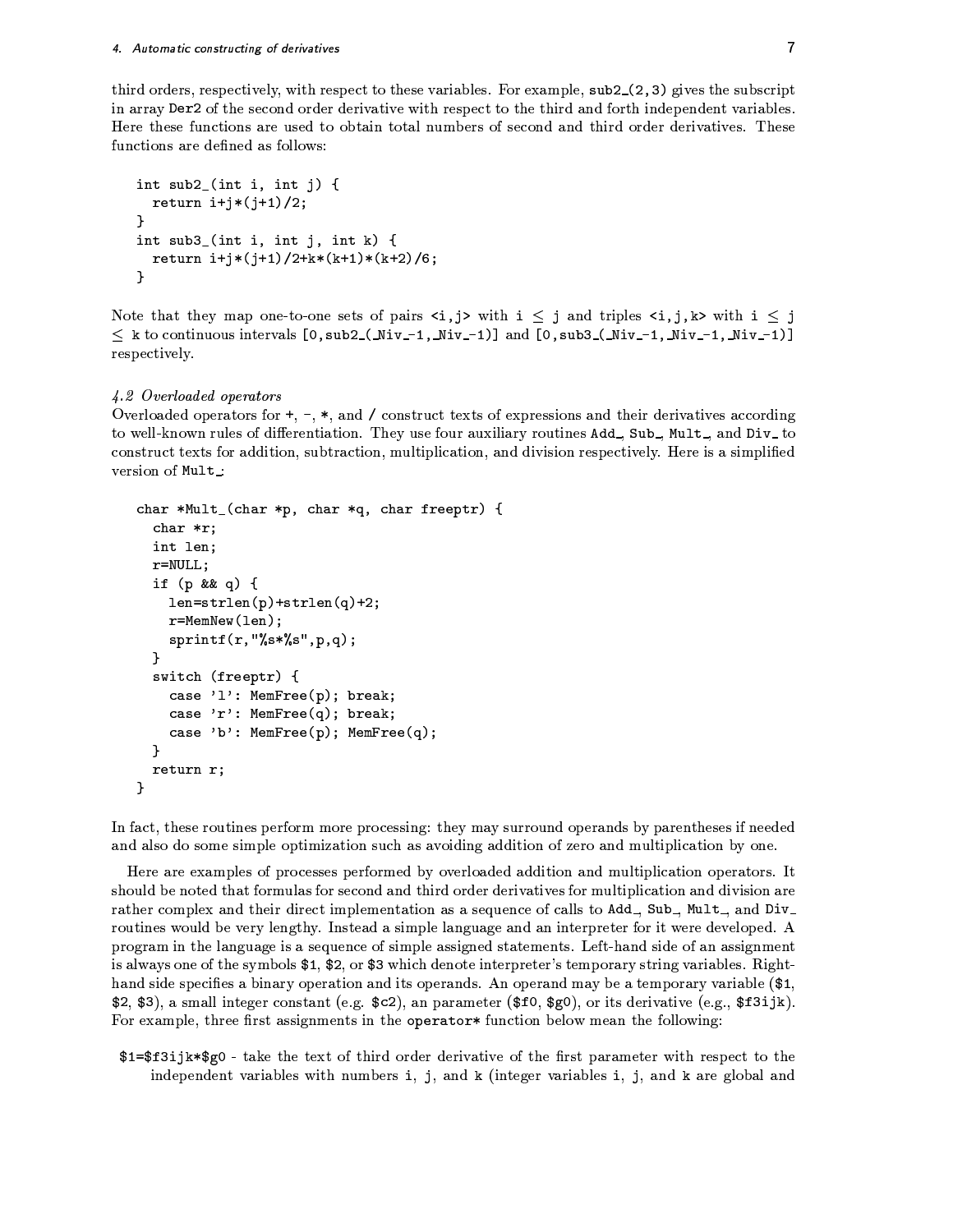therefore their values are known to the interpreter) and the text of second parameter, construct a text of their product and put a pointer to the text in first temporary variable;

- \$2=\$f0\*\$g3ijk similarly, take the text of first parameter and the text of the third order derivative of the second parameter with respect to the independent variables with numbers  $i$ ,  $j$ , and  $k$ , construct a text of their product and put a pointer to the text in the second temporary variable;
- \$1=\$1+\$2 construct a sum of the two previous expressions and put a pointer on it to the first temporary variable. The interpreter returns a pointer to the last constructed string.

```
Gradient operator+(const Gradient &f, const Gradient &g) {
  Gradient t:
  // f+gt.Expr=Add_(f.Expr,g.Expr,0);
  // (f+g), f-f, f+g, ffor (i=0; i \le f.n3; i++)t.Der3[i]=Add_(f.Der3[i],g.Der3[i],0);// (f+g)''=f''+g''
  for (i=0; i \le f.n2; i++)t.Der2[i]=Add_{-}(f.Der2[i],g.Der2[i],0);// (f+g)'=f'+g'for (i=0; i<_Niv_j; i++)t.Der1[i]=Add_{-}(f.Der1[i], g.Der1[i], 0);return t;
}
Gradient operator*(const Gradient &f, const Gradient &g) {
  Gradient t:
  char *desc:
  // f*g
  t.Expr=Mult_(f.Expr,g.Expr,0);
  \frac{1}{\sqrt{2}} (f*g)<sup>,</sup>,
  for (i=0; i<_Niv_j; i++)for (j=i; j< Niv_); j++)for (k=j; k< Niv_; k++) {
        desc="$1=$f3ijk*$g0" "$2=$f0*$g3ijk" "$1=$1+$2"
              "$2=$f2ij*$g1k" "$1=$1+$2"
              "$2=$f2ik*$g1j" "$1=$1+$2"
              "$2=$f2jk*$g1i" "$1=$1+$2"
              "$2=$f1i*$g2jk" "$1=$1+$2"
              "$2=$f1j*$g2ik" "$1=$1+$2"
              "$2=$f1k*$g2ij" "$1=$1+$2";
        t.Der3[sub3_(i,j,k)] = Internet(f,g,desc);\mathbf{R}// (f * g)"
  for (i=0; i<_Niv_j; i++)for (j=i; j<Niv; j++) {
      desc="$1=$f2ij*$g0" "$2=$f0*$g2ij" "$1=$1+$2"
            "$2=$f1i*$g1j" "$1=$1+$2"
            "$2=$f1j*$g1i" "$1=$1+$2";
      t.Der2[sub2_(i,j)] = Interpret(f,g,desc);\mathcal{F}// (f*g)'for (i=0; i < Niv_); i++) {
    desc="$1=$f1i*$g0" "$2=$f0*$g1i" "$1=$1+$2";
```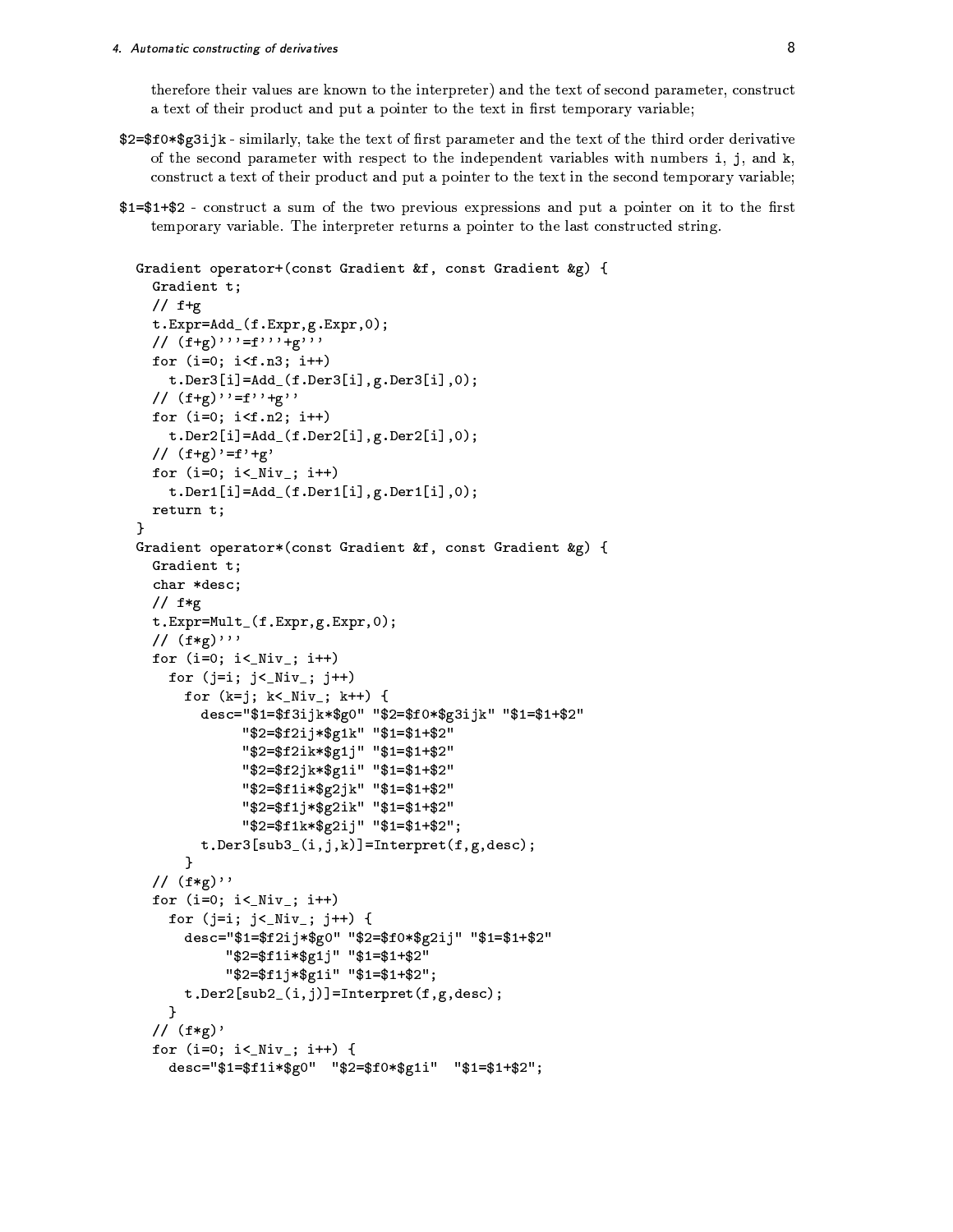```
t.Der1[i] = Interpret(f,g,desc);\mathcal{F}return t;
\mathbf{r}
```
Overloaded operators for multiplication and division perform more complex processes than shown. For second and third order derivatives they distinguish cases when differentiation takes place with respect to two or three identical variables (e.g.  $i == j$ ) and use simplified programs which lead in these cases to expressions with a lesser number of operations.

#### 4.3 Overloaded assignment operator

Processing described so far ensures that an expression on the right-hand side of an assignment statement in the modified C++ program during its execution will be represented by an object of type Gradient with the Expr field pointing to the text of the expression itself and Der1, Der2, Der3 fields pointing to texts of all its first, second and third order derivatives. Let us consider now what the overloaded assignment operator does. It simply replaces texts of derivatives of the left-hand side variable by copies of texts of derivatives of the right-hand side expression. Apart from this, a text of an assignment statement is printed for each derivative. These assignments constitute a body of a C function that will compute these derivatives.

```
Gradient & Gradient::operator=(const Gradient &f) {
  char *p;
  switch (\_\text{Hod}) {
    case 3: // third order derivatives
      for (i=0; i< Niv_); i++)for (j=i; j< Niv_j; j++)for (k=j; k< Niv_; k++) {
            p=f.Der3[sub3_(i,j,k)],if (p)fprintf(MStream_," %s[%i]=%s;\n",Expr,sub3_(i,j,k),p);
            MemFree(Der3[sub3_(i,j,k)]);Der3[sub3_(i,j,k)] = StringSave(p);\mathbf{R}break;
    case 2:
              // second order derivatives
      for (i=0; i<_Niv_j; i++)for (j=i; j< Niv_j; j++) {
          p=f.Der2[sub2_(i,j)];
          if (p)fprintf(MStream_," %s[%i]=%s;\n",Expr,sub2_(i,j),p);
          MemFree(Der2[sub2_(i,j)]);Der2[sub2(i,j)] = StringSave(p);\mathcal{F}break:
              // first order derivatives
    case 1:
      for (i=0; i<_Niiv_); i++) {
        p=f.Der1[i];if (p)
          fprintf(MStream_," %s[%i]=%s;\n",Expr,i,p);
        MemFree(Der1[i]);Der1[i]=StringSave(p);\mathcal{F}\mathbf{r}
```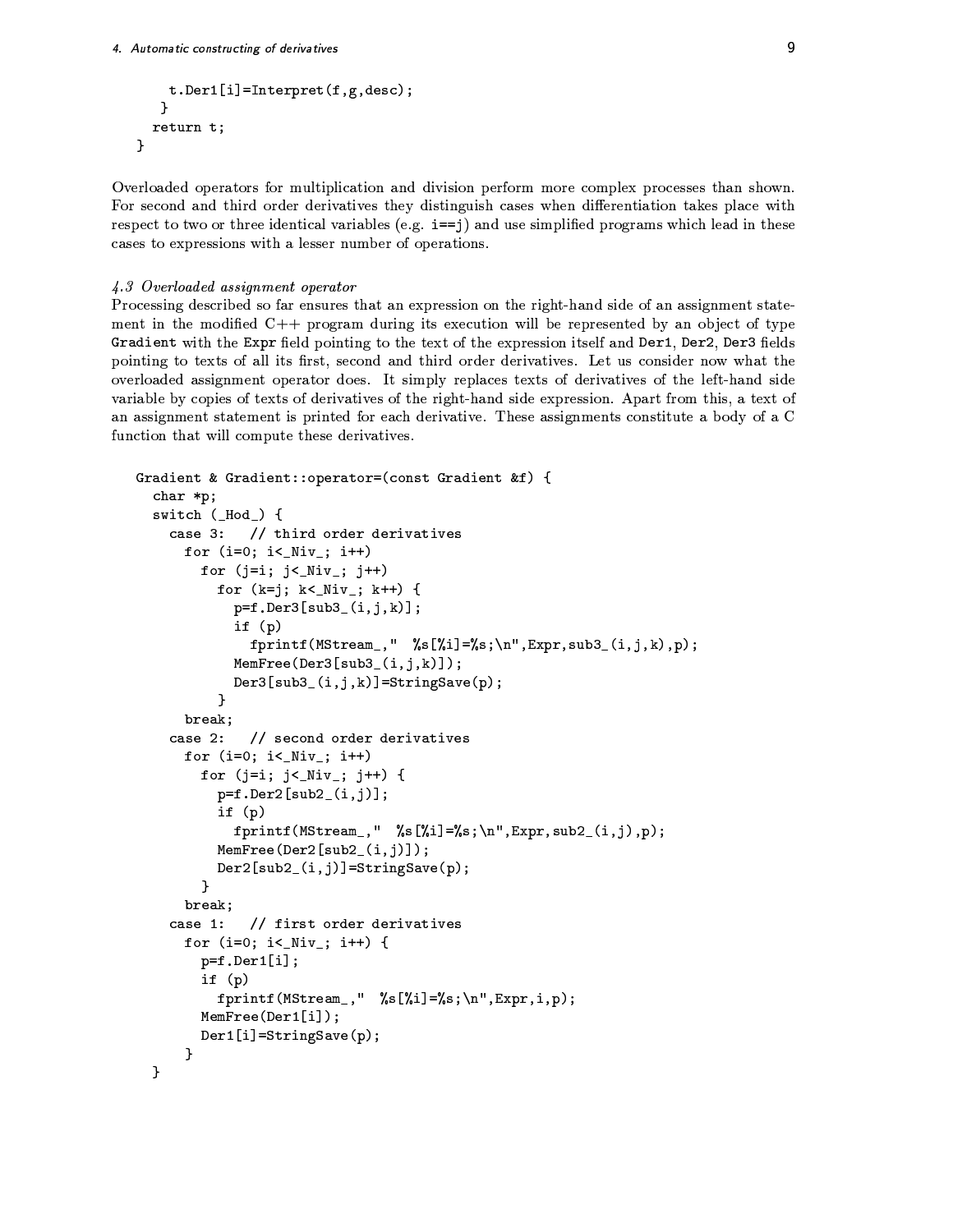```
return *this;
}
```
Note that here another global integer variable is used. The value of Hod\_ which stands for 'highest order of derivatives' specifies the order of derivatives to be assigned to. The variable is needed to provide the user with the ability to compute analytical derivatives of any order independently of the way that has been used for the computation of the derivatives of other orders. This will be discussed later.

4.4 Constructing  $C++$  program for derivatives

Let us consider now how the described class and functions associated with it are used to tranform a program given by the user to a  $C++$  program that produces functions to compute derivatives of RHS. Suppose that the declaration of the class is in file autodif.h. Remember also that the user specifies his dynamical system by giving names to phase variables and parameters and supplying expressions for the RHS. We will use the same example of RHS.

The process of building  $C++$  program consists of two steps.

A main program is created. It is the same for any dynamical system.

```
#include <stdio.h>
#include "autodif.h"
FILE *MStream_;
int _Niv_,_Hod_;
void main(void) {
  MStream_=fopen("tmp_der.c","wt");
  Der1();
  Der2();
  Der3();
  fclose(MStream_);\mathbf{r}
```
Then for each order of derivatives one function is created. Being called this function prints a text of another C function which computes derivatives of this order. These three functions are very similar so we show only one here. The only differences between them are dimensions of arrays (\_d1Type, \_d2Type, and \_d3Type) and names of variables. Digits in them refer to the order of derivatives. Expressions for RHS given by the user are also used in these functions:

```
void _Der2(void) {
  fprintf(MStream_,"typedef double _d2Type[2][10];\n");
  fprintf(MStream_, "static _d2Type _d2;\n");
  fprintf(MStream_,"double * _Der2(double *_x, double *_p) {\n");
  Niv_3 = 4;-Hod-=2;
  IndepVar(x, 1);fprintf(MStream_, "#define x (x[1])\n\ln");
  IndepVar(y, 2);fprintf(MStream_, "#define y (_x[2])\n");
  IndepVar(k,3);fprintf(MStream_, "#define k (_p[0])\n");
  IndepVar(g, 4);fprintf(MStream_, "#define g (_p[1])\n");
```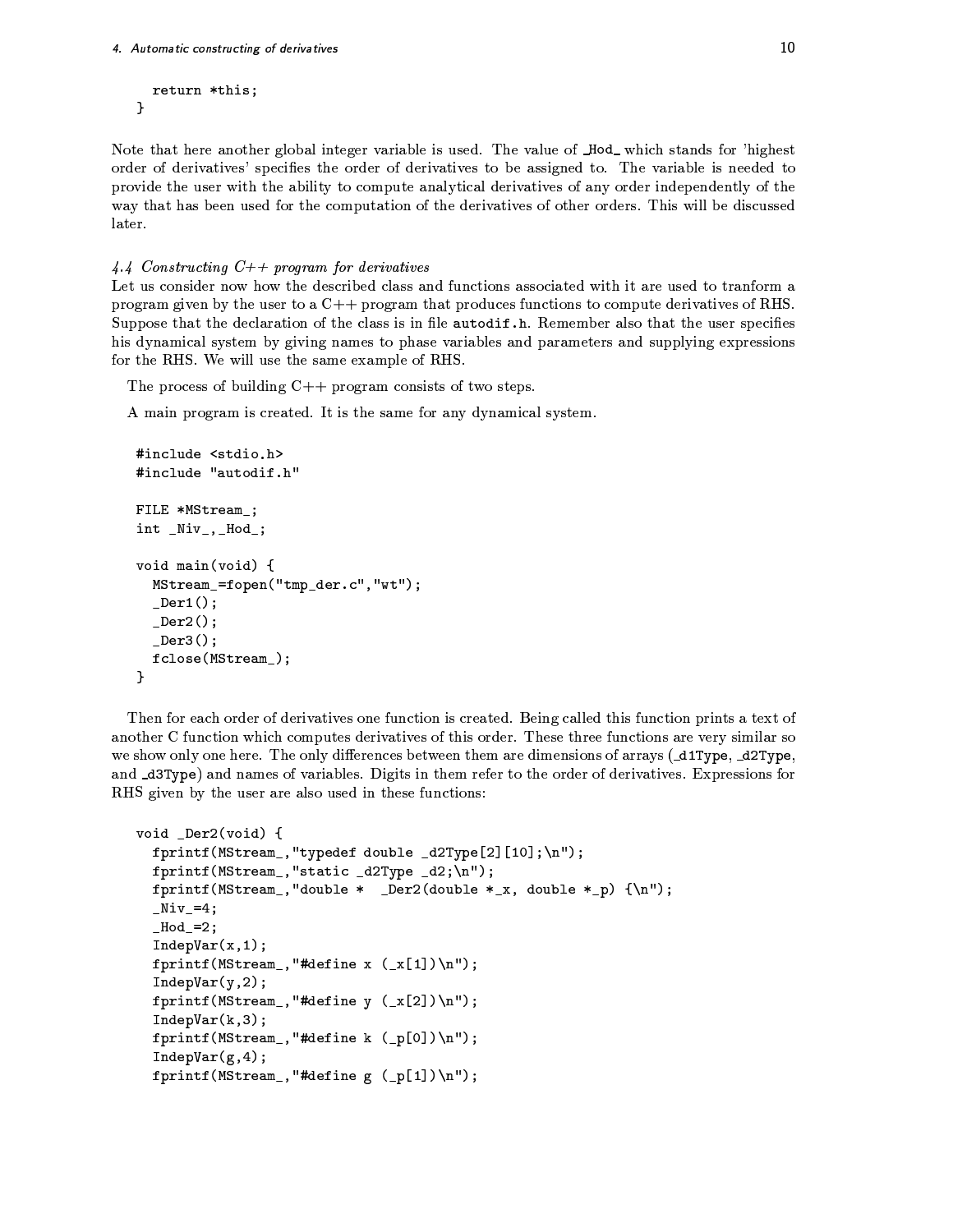```
GradVar(x_:
  fprintf (MStream_, "#define x_ (*(.d2+0))\n");
  GradVar(y_),
  fprintf (MStream_, "#define y_ (*(-d2+1))\n");
  // User specified RHS
  x_-=x*(1-x/k)-x*y;y = -gx+y+x*y;fprintf (MStream_, "#undef x \nightharpoonup");
  fprintf (MStream_, "#undef y \nightharpoonup");
  fprintf (MStream_, "#undef k\n");
  fprintf (MStream_, "#undef g\nu");
  fprintf (MStream_, "#undef x_\n\ln");
  fprintf (MStream_, "#undef y_\lambda");
  fprintf (MStream_, "return _d2[0];\n");
  f_{\text{max}} = f(MO_{\text{max}}) \{V\}\cup\{V\}×
```
Let us comment on this function. Variable  $\texttt{Miv\_ contains the number of independent variables}$ which is the sum of numbers of phase variables and parameters. Hod\_specifies the required orde of derivatives.IndepVar and GradVar are macros defined in autodif .h.Thev are used to create variables for phase variables, parameters, and RHS values:

```
#define IndepVar(name, varno) Gradient name(#name, varno, INDEP)
#define GradVar(name) Gradient name(#name, 0, GRAD)
```
o¨)!#=\\$ ÙÒÕMÈÚ
Ù -[\*" !#\$`1I T!#r!#
^/a! -!#=H!# -!#\$ [!".eh<sup>i</sup> B ÿ-[-G"^-".\$ same wav as desribed for the \_Rhs function above. .

It is clear that execution of the assignments to **x**\_and **v**\_will result in printing assignment statements for second order derivatives for the RHS. Here is the resulting C program. #define and #undef directives were removed from functions to shorten the listing.

```
typedef double_d1Type[2][4];static _d1Type _d1;
double *_Der1(double *_x, double *_p) {
 x_{-}[0]=1-x/k+x*(-1/k)-y; /* x*/x_{-}[1] = -x; /* y */
 x_{-}[2]=x*(-(-x/k)/k); /* k */
 y_{-}[0]=y; /* x */
 y_{-}[1]=0-g+x; /* y */
 y_{-}[3]=(-1)*y; /* g*/return _d1[0];×
typedef double_d2Type[2][10];static _d2Type _d2;
double *_Der2(double *_x, double *_p) {
 x_{\text{r}}[0]=2*(-1/k); /* x x */
 x_{-}[1]=-1; /* x y */
 x_{-[3]=x*(-(-1)/k/k)-(-x/k)/k; /* x k */
 x_{\text{I}}[5]=x*(-x*2/k/k/k); /* k k */
 y_{r}[1]=1; /* x y */
 y_{-}[7] = -1; /* y g */
```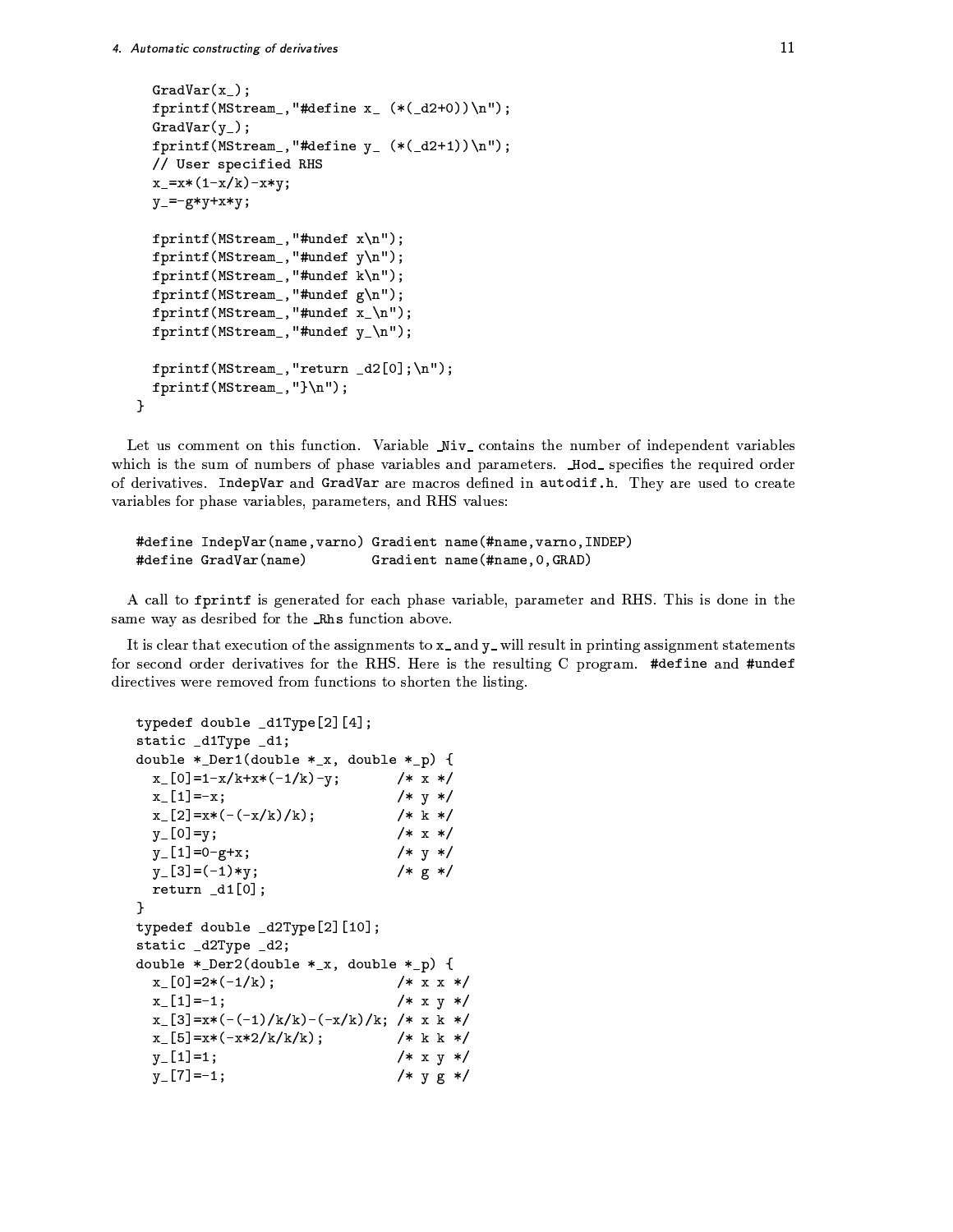```
return _d2[0];}
typedef double _d3Type[2][20];
static _d3Type _d3;
double *_Der3(double *_x, double *_p) {
  x_{-}[4] = 2*(-(-1)/k/k);/* x x k */x_{-}[7]=x*(-2/k/k/k)-x*2/k/k/k; /* x k k */
  x_{-}[9]=x*(-6*(-x/k)/k/k/k);/* k k k */return _d3[0];}
```
Arrays 41, 42, and 43 are used to store values of derivatives of RHS. The number of rows is equal to the dimension of the dynamical system (which is two in our example). The number of columns is equal to the number of different derivatives in respect to phase variables and parameters. There are two phase variables and two parameters in our example so there are four first order derivatives, ten second order derivatives, and twenty third order derivatives. In general, these numbers are Niv $sub2-(Miv-1, Niv-1)+1, and sub3-(Niv-1, Niv-1, Niv-1)+1.$ 

Note also that only non-zero values are assigned to elements of the arrays. Here we exploit a property of static variables in C of being set to zero during startup. For each derivative names of variables with respect to which it was calculated are shown in comments.

## 5. COMPLICATIONS: FUNCTIONS, VARIABLES, ARRAYS, AND STATEMENTS

The process of transforming a specification of a dynamical system to a  $C_{++}$  program that produces another C program for computing derivatives was described with some simplifying assumptions made about the structure of the specification. Namely, it was assumed that a dynamical system is specified by a sequence of assignments with each right-hand side being an expression constructed from names of phase variables and parameters. This is enough in many cases. Nevertheless the ability to use sometimes other features of the programming language is desirable. These are functions (both standard and user-defined), local variables, arrays, and control statements. The possibility of using these features brings many technical complications to the transformation process. Let us briefly schetch the modifications required to support them.

#### 5.1 Standard functions

Each standard mathematical function such as exp or sqrt is also overloaded in such a way that it returns a variable of type Gradient which describes a text of a function call along with texts of all its derivatives with respect to formal parameters. The derivatives of the function with respect to independent variables are constructed from these derivatives and derivatives of actual parameters using the chain rule (e.g.,  $\frac{\partial \sin f}{\partial x} = \frac{\partial \sin f}{\partial f} \cdot \frac{\partial f}{\partial x}$ ).

The main problem is that in a program that computes derivatives a function produces not only one number but values of all its derivatives. This means that a function should store the values in memory reserved for this purpose. It may be several calls to functions within one RHS so we have used an array instead of a simple variable. Another important issue is efficiency. Straightforward implementation of the calculation of derivatives of standard functions would be inefficient. Indeed if the number of independent variables is 4 as in our example then a single call to sqrt will produce  $4+10+20=34$  derivatives each of which requires a call to sqrt. We cannot rely on a possibility that an optimizing compiler could eliminate these common subexpressions. Usually compilers do not do this assuming that functions may have side-effects. On the other hand derivatives of standard functions may be expressed as a combination of this and another standard functions. This allows one to reduce number of calls to standard functions to one or two. The implementation is as follows.

We allocate two arrays sv<sub>-</sub> and sd<sub>-</sub>. Their dimension equals to maximum numbers of calls to standard functions in one RHS. An appropriate statement that prints decalrations of the arrays is placed to the main function in  $C++$  program. One element (starting from the first) from each array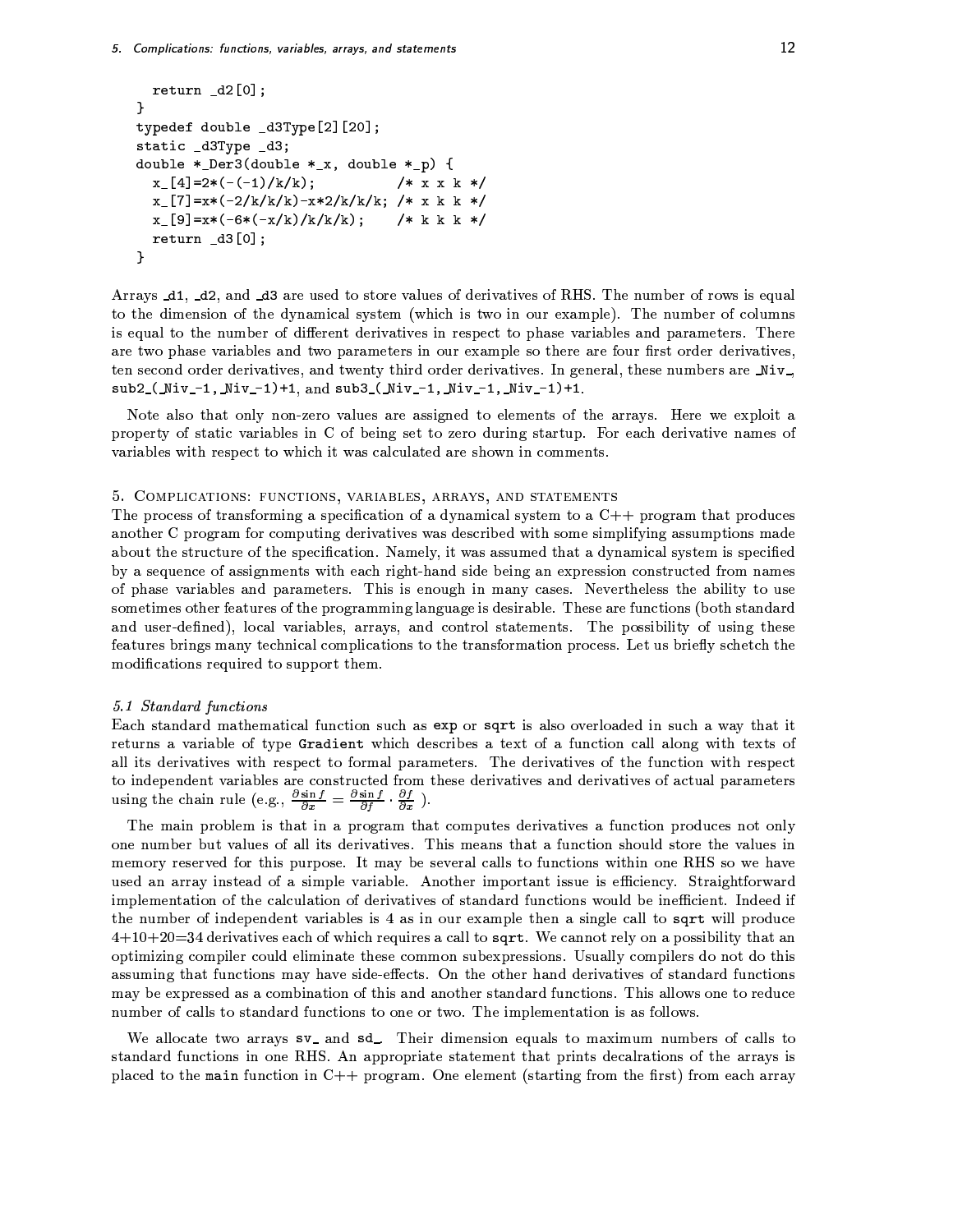is allocated to each call to a standard function made in the right-hand side of an assigment statement (we omit a description of this process). Overloaded operator for each standard function prints two assignment statements like this

```
sv_{-}[0]=sqrt(x*y/k);
sd_{0}[0]=1/(2*sv<sub>-</sub>[0]);
```
where right-hand side of the first assignment is the original call the the function made from RHS and right-hand side of the second assignment is the first derivative of the function with respect to its own formal parameter. Then texts of all derivaties of the function with respect to independent variables are produced and associated with temporary variable of type Gradient which is the result of overloaded standard function. The trick is that elements of this arrays,  $sv.[0]$  and  $sd.[0]$  in this example, are used in texts of derivatives instead of explicit expressions for the function call and its derivatives.

To illustrate the processing let us slightly modify RHS in our example by adding a call to sqrt function

 $x' = x * (1 - x/k) - x * y + sqrt(x * y/k);$ 

Then the body of **Der1** function will be

```
sv_{-}[0] = sqrt(x*y/k);sd_{0}[0]=1/(2*sv<sub>-</sub>[0]);
x_{-}[0]=1-x/k+x*(-1/k)-y+sd_{-}[0]*y/k;/* x * /x_{-}[1] = -x + sd_{-}[0]*x/k;/* y */x_{-}[2]=x*(-(-x/k)/k)+sd_{-}[0]*(-x*y/k)/k;/* k */
                                                 /* x */y [0] = y;
                                                 /* y */y [1] = 0 - g + x;
                                                  /* g * /y_{-}[3] = (-1)*y;
```
## 5.2 User-defined functions

Processing of user-defined functions is more complex then that of standard functions. Let us illustrate it on our example with another minor modification. Suppose there is a function

```
double hyp(double u, double v) {
  return sqrt(u*u+v*v);\mathbf{r}
```
and it is called from RHS

 $x' = x * (1 - x/k) - x * y + hyp(k * x, x * y/g);$ 

The source text of the function is transformed to the following  $C++$  function (there are three different versions of the function for derivatives of first, second, and third orders but we show only one of them; digits in names reflect the order of derivatives):

```
#define hyp D2_hyp
int f2_hyp=1;static Gradient D2_hyp(Gradient _u, Gradient _v) {
 Gradient _t_;
  char _b[20], *_{p};
```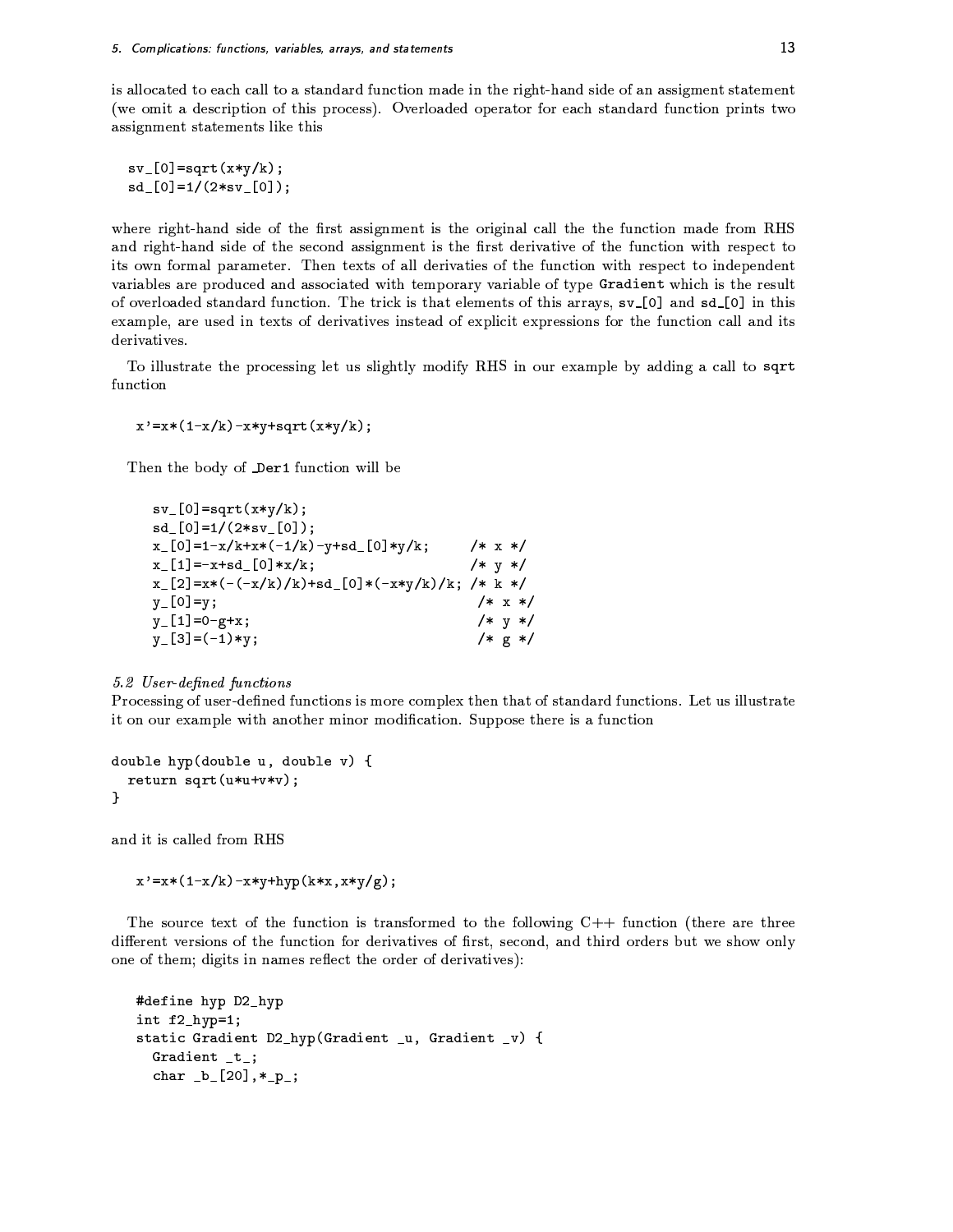```
int sub , i;
int \lfloor j \rfloor; char *_q_;
int s_Niv_=-Niv_;
// Create C source text corresponding to hyp function.
// It computes second order derivatives with respect
// to its formal parameters (u and v).
Niv_3if (f2_hyp) {
  Gradient _t_;
  f2_hyp=0;rtFuncEntry<sub>()</sub>;
  fprintf(MStream_,"static double d2_hyp[3];\n\\n");
  fprintf(MStream_,"static double D2_hyp(double u, double v) {\n");
  IndepVar(u, 1, 1);IndepVar(v, 2, 1);_t = sqrt(w*u+v*v);fprintf(MStream_," d2_hyp[0]=\s;\n",GetDer2_(_t_,0,0));
  fprintf(MStream_," d2_hyp[1]=%s; \n', GetDer2_(_t_,0,1));
  fprintf(MStream_," d2_hyp[2]=%s; \n', GetDer2_(_t_,1,1));
  fprintf(MStream_," return D1_hyp(");
  fprintf(MStream_, "u, ");
  fprintf(MStream_,"v)");
  fprintf(MStream_,";\n}\n\n");
  rtFuncExit_{:
}
Niv=s_Niv_;
// Create C source text of assignment statements
// which compute second order derivatives of
// hyp function with respect to phase variables
// and parameters using the chain rule.
_sub_=rtGetSubscript_();
spring( _b_, "v_{-}[\%i] ", _sub_{);
fprintf(MStream_," %s=D2_hyp(",_b_);
fprintf(MStream_, "%s, ", GetExpr_(_u));
fprint(MStream_, "\s", GetExpr_(_v));fprintf(MStream_,");\n");
_t.SetExpr(_b);
for (i_1=0; i_2< Niv_; (i_1+1) {
  -p_-=0;_{p_{-}P_{-}}=Add__{(p_{-},Mult_{-}}("d1_{hyp}[0]", GetDer1T_{-(u,-i_{-}),0), 'b');
  _p_=Add_(_p_,Mult_("d1_hyp[1]",GetDer1T_(_v,_i_),0),'b');
 if (p_) {
    sprintf(_b_,"d1_[%i][%i]",_sub_,_i_);
    fprintf(MStream_," %s=%s;\n",_b_,_p_);
    MemFree_{p});
    _t.SetDer1(i_1, b_2);
  } else _t_. SetDer1(_i_,0);
  for (j_1 = i_1; j_3 = j_4) (i_1, i_2, j_3 + j_4) {
    -p_0=0;_{p_{-}P_{-}}=Add__{p_{-},Mult_{-}}("d1_{hyp}[0]", GetDer2T__{p_{-},p_{-}}(j_{-},j_{-}), 0), 'b');
    _{-}q_{-}=0;
    _{q} =Add (q_1, Mult_("d2_hvp[0]', GetDerIT_ (u, i_), 0), 'b');_q =Add (q_1, Mult_{d2_hyp[1]}, GetDer1T_{(v, j_1)}, 0), 'b');[p_=Add_-(p_-,Multi_-(q_-,GetDer1T_-(u,-i_-),0), 'b');
```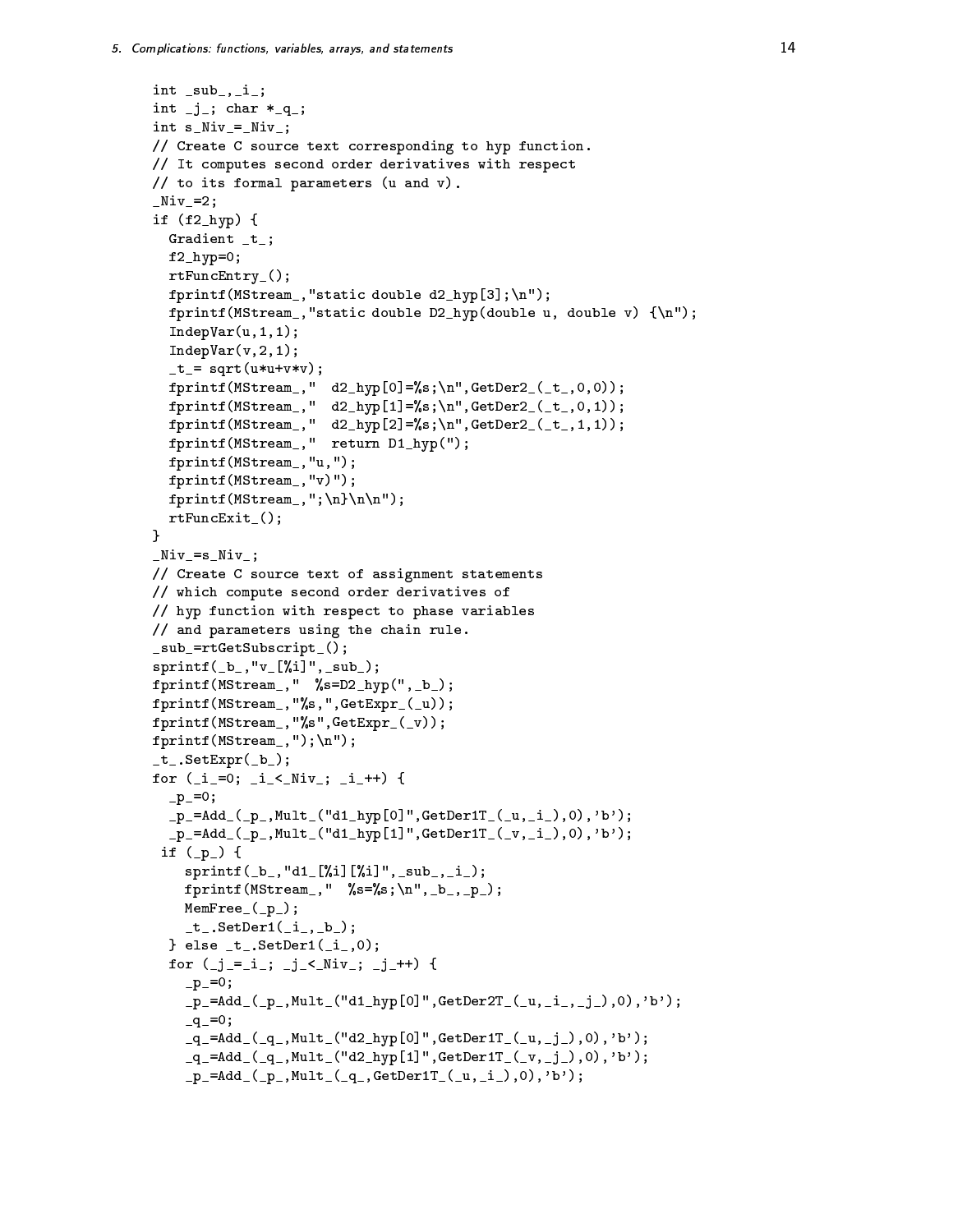$\mathcal{F}$ 

```
_p = Add_-(p_-, Mult_("d1_hyp[1]', GetDer2T_-(v_1,i_-,j_-),0), 'b');-q = 0;_q =Add_(_q_,Mult_("d2_hyp[1]",GetDer1T_(_u,_j_),0),'b');
     -q<sup>-Add</sup> (-q, Mult ("d2_hyp[2]", GetDer1T (_v, j), 0),'b');
     -p_{{-}} = Add({p_{{-}}}, Mult({-q_{{-}}}, GetDer1T({-v}, i_{{-}}), 0), 'b'));if (p_+) {
       sprintf(_b_,"d2_[%i][%i]",_sub_,sub2_(_i_,_j_));
       fprintf(MStream_," %s=%s;\n",_b_,_p_);
       MemFree_(p_);_t_t.SetDer2(i_t, j_t, b);
    } else _t_. SetDer2(_i_,_j_,0);
  \mathcal{F}\mathbf{r}return _t;
```
Although this function looks rather complex it has very clear structure with two main parts. The first part consists of statements inside if (f2\_hyp) statement. When executed they print a source C text of the function D2\_hyp which computes second order derivatives of original hyp function with respect to its formal parameters which are u and v in our example. A static array (d2\_hyp) is allocated for values of the second order derivatives of hyp. Note that Niv<sub>-</sub> is set to the number of formal parameters just prior to the if statement. Another important thing is that produced C function calls its own version for first order derivatives to compute them. Functions rtFuncEntry\_ and rtFuncExit\_are used to switch output stream to temporary file and restore it. This is needed to avoid placing the text at the point from which D2\_hyp was first called. GetDer2\_function is used to retrive the text of appropriate second order derivatives; it returns "0" if the derivative is zero. Note that this part is executed only once at first call to the function made from RHS or another function. Appropriate #define directive allows to use original function name hyp at all places from which the function is called. In particular, it means that the Der2 function needs not be modified.

The purpose of the second part is to print statements which compute values of the function and all its derivatives of the second order with respect to independent variables using the chain rule. Global arrays  $v_1$ , d1, d2, and d3, used to store the values produced by each call to a user-defined function. rtGetSubscript\_function reserves particular elements of the arrays for each call; this will be discussed later. Assignment statements to compute first order derivatives are printed during execution of outer for loop. They just implement the chain rule for first order derivatives:  $\frac{\partial hyp}{\partial x} = \frac{\partial \tilde{h}yp}{\partial u} \frac{\partial u}{\partial x} + \frac{\partial hyp}{\partial v} \frac{\partial v}{\partial x}$  etc. Note that assignment is not generated if a derivative is zero. Similary, statements to compute second order derivatives are constructed during execution of inner for loop.

As a result of execution the  $C_{++}$  program the following text will be produced for functions computing derivatives of the original hyp function:

```
static double d1_hyp[2];
static double D1_hyp(double u, double v) {
  sv_{0} = sqrt(u * u + v * v);sd_{0}[0]=1/(2*sv<sub>-</sub>[0]);
  d1_hyp[0]=sd_{0}e^{3*2*u};d1_hyp[1]=sd_{0}Q*2*v;return sv.[0];}
static double d2_hyp[3];
static double D2_hyp(double u, double v) {
  sv_{-}[0]=sqrt(u*u+v*v);sd_{-}[0]=1/(2*sv_{-}[0]);d2_hyp[0]=sd_{0}(0)*(2*u*2*u*(-1/(2*(u*u+v*v)))+2);/* u u */
```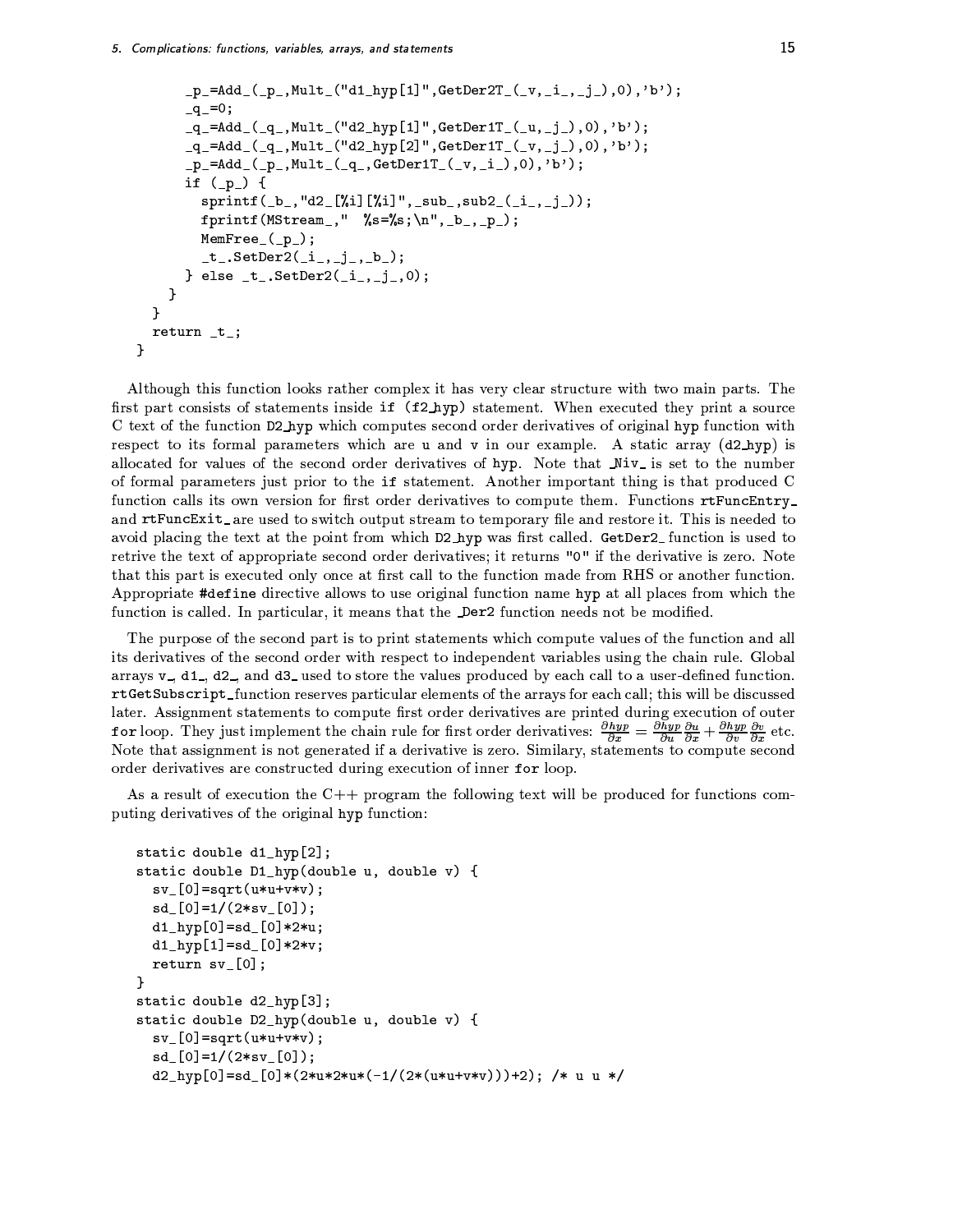```
d2_hvp[1]=sd[0]*2*u*2*v*(-1/(2*(u*u+v*v)));
                                                  /* u v */d2_hyp[2]=sd_{0}e^{0}*(2*v*2*v*(-1/(2*(u*u+v*v)))+2);/* v v */
 return D1_hyp(u,v);
\mathcal{F}static double d3_hyp[4];
static double D3_hyp(double u, double v) {
  sv_{-}[0] = sqrt(u * u + v * v);sd_{0}[0]=1/(2*sv<sub>-</sub>[0]);
  d3_hyp[0]=sd_{0}*(2*u*2*u*2*u*3/((u*u+v*v)*(u*u+v*v)*4)+3*2*u*2*(-1/(2*(u*u+v*v)))); /* uuu*/
  d3_hyp[1]=sd[0]*(2*u*2*u*2*v*3/((u*u+v*v)*(u*u+v*v)*4)+2* v * 2*(-1/(2*(u * u + v * v))));
                                            /* u u v */
  d3_hyp[2]=sd_[0]*(2*u*2*v*2*v*3/((u*u+v*v)*(u*u+v*v)*4)+
            2*u*2*(-1/(2*(u*u+v*v)));
                                           /* u v v */d3_hyp[3]=sd_{0}'(2*v*2*v*2*v*3/((u*u+v*v)*(u*u+v*v)*4)+3*2*v*2*(-1/(2*(u*u+v*v)))); /* v v v */
 return D2_hyp(u,v);
}
```
Der2 function that computes second order derivatives of RHS now looks as follow (we omit all #define and #undef directives):

```
typedef double _d2Type[2][10];
static _d2Type _d2;
double * _Der2(double *_x, double *_p) {
  v_{-}[0] = D2_{hyp}(k*x, x*y/g);d1 [0] [0] = d1 hyp [0] * k + d1 hyp [1] * y/g;
  d2 [0] [0] = (d2_hyp[0]*k+d2_hyp[1]*y/g)*k+(d2_hyp[1]*k+d2_hyp[2]*y/g)*y/g;
  d2 [0] [1]=d2_hyp[1]*x/g*k+d1_hyp[1]*1/g+d2_hyp[2]*x/g*y/g;
  d2 [0] [3]=d1_hyp[0]+d2_hyp[0]*x*k+d2_hyp[1]*x*y/g;
  d2 [0] [6]=d2_hyp[1]*(-x*y/g)/g*k+d1_hyp[1]*(-y)/g/g+
             d2_hyp[2]*(-x*y/g)/g*y/g;d1 [0] [1] = d1 hyp[1] * x/g;
  d2 [0] [2] = d2 hyp [2] * x / g * x / g;
  d2 [0] [4] = d2 hyp [1] * x * x / g;
  d2 [0][7]=d1_hyp[1]*(-x)/g/g+d2_hyp[2]*(-x*y/g)/g*x/g;
  d1 [0] [2] = d1 hyp [0] *x;
  d2 [0] [5] = d2 hyp [0] * x * x;
  d2 [0] [8] = d2 hyp[1] *(-x*y/g)/gx*x;d1 [0] [3] = d1 hyp[1] *(-x*y/g)/g;d2 [0] [9] =d1_hyp[1] *x*y*2/g/g/g+d2_hyp[2] *(-x*y/g)/g*(-x*y/g)/g;
  x_{-}[0]=2*(-1/k)+d2_{-}[0][0];/* x x *//* x y */x_{-}[1] = -1 + d2_{-}[0][1];x_{-}[3]=x*(-(-1)/k/k)-(-x/k)/k+d2_{-}[0][3]; /* x k */
  x_{-}[6] = d2_{-}[0][6];/* x g */x_{-}[2] = d2_{-}[0][2];/* y y */x_{-}[4] = d2_{-}[0][4];/* y k *//* y g */x [7] = d2 [0] [7];
  x_{-}[5]=x*(-x*2/k/k/k)+d2_{-}[0][5];/* k k */
                                              /* k g */x_{-}[8] = d2_{-}[0][8];x-[9]=d2-[0][9];/* g g *//* x y */y [1]=1;
  y [7] = -1;
                                              /* y g */
```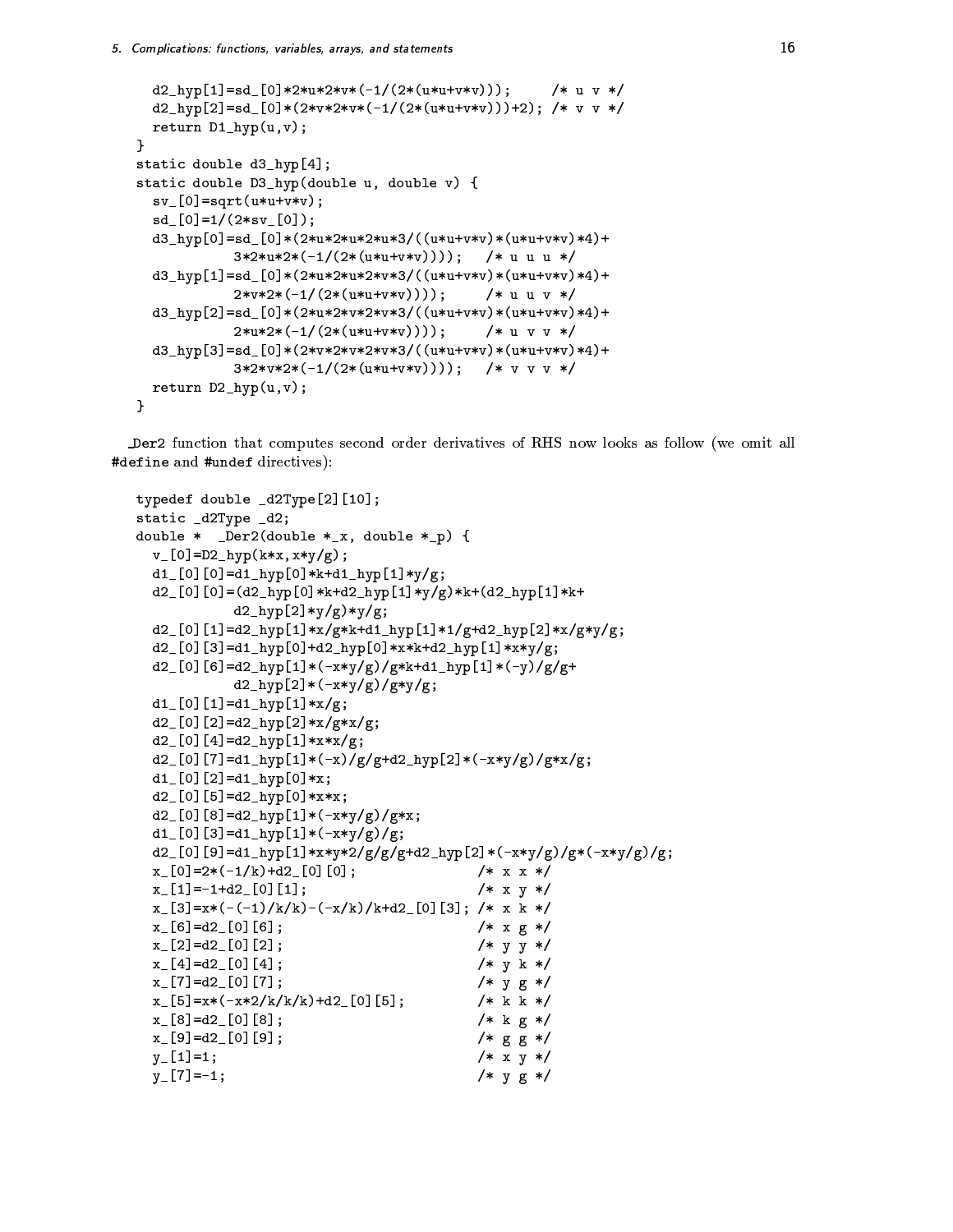```
return _d2[0];}
```
Note that call to D2\_hyp function is followed by a sequence of assignment statements that compute first and second order derivatives of the function with respect to independent variables. Derivatives of the function with respect to its formal parameters and derivatives of actual parameters are used in these calculations.

rtGetSubscript\_function assigns elements of v\_, d1\_, d2\_, and d3\_ arrays to each call of each user-defined function. Basically, it assigns the value of a special counter (starting from zero) to each call made from an assignment statement and then increase the counter. This is accompanied by overloaded assignment operator which resets the counter. This processing ensures that values of all functions and their derivatives computed in a particular assignment statement are 'alive' up to the its end. A complication arises from the fact that elements of the arrays assigned to calls made from functions must be reserved forever and should not be assigned anymore. This is because a function may be called from several points and therefore values computed by functions it calls must be stored at the same places independently from which point the function is called. In fact, rtGetSubscript\_ maintains a stack of lists with each stack element corresponding to appropriate level of function call; elements of this stack are pushed and poped by rtFuncEntry\_ and rtFuncExit\_ mentioned above.

#### 5.3 Temporary variables

Temporary variables may be used in RHS or functions to simplify expressions. One could introduce such a variable to our example to reduce the number of operations:

 $double$ ;  $t = x * y;$  $x' = x * (1-x/k) - t;$  $y' = -gx + y + t$ ;

During the transformation of a source C program to its  $C++$  variant each declaration of a temporary variable, assignments to it, and its usage are modified in such a way that derivatives of the variable with respect to independent variables (or formal parameters if it declared inside a function) are computed and used.

To support usage of temporary variables in specification of dynamical systems following modifications is done to the scheme described so far.

• The constructor for the Gradient class performs special processing of a temporary varible to produce a declaration of arrays associated with it which are used to store the values of its derivatives.

```
if (kind==TEMP) {
  fprintf(MStream_," double");
  switch (\_Hod_{})\case 3:
      fprintf(MStream_," d3_%s[%i],",name,n3);
    case 2:
      fprintf(MStream_, " d2_%s[%i], ", name, n2);
    case 1:
      fprintf(MStream_," %s,d1_{s}[1];\n',name,name,1];
  }
\mathcal Y
```
• Overloaded assignment statement behaves slightly different for temporary variables. Apart from printing appropriate assignments to elements of arrays associated with such a variable it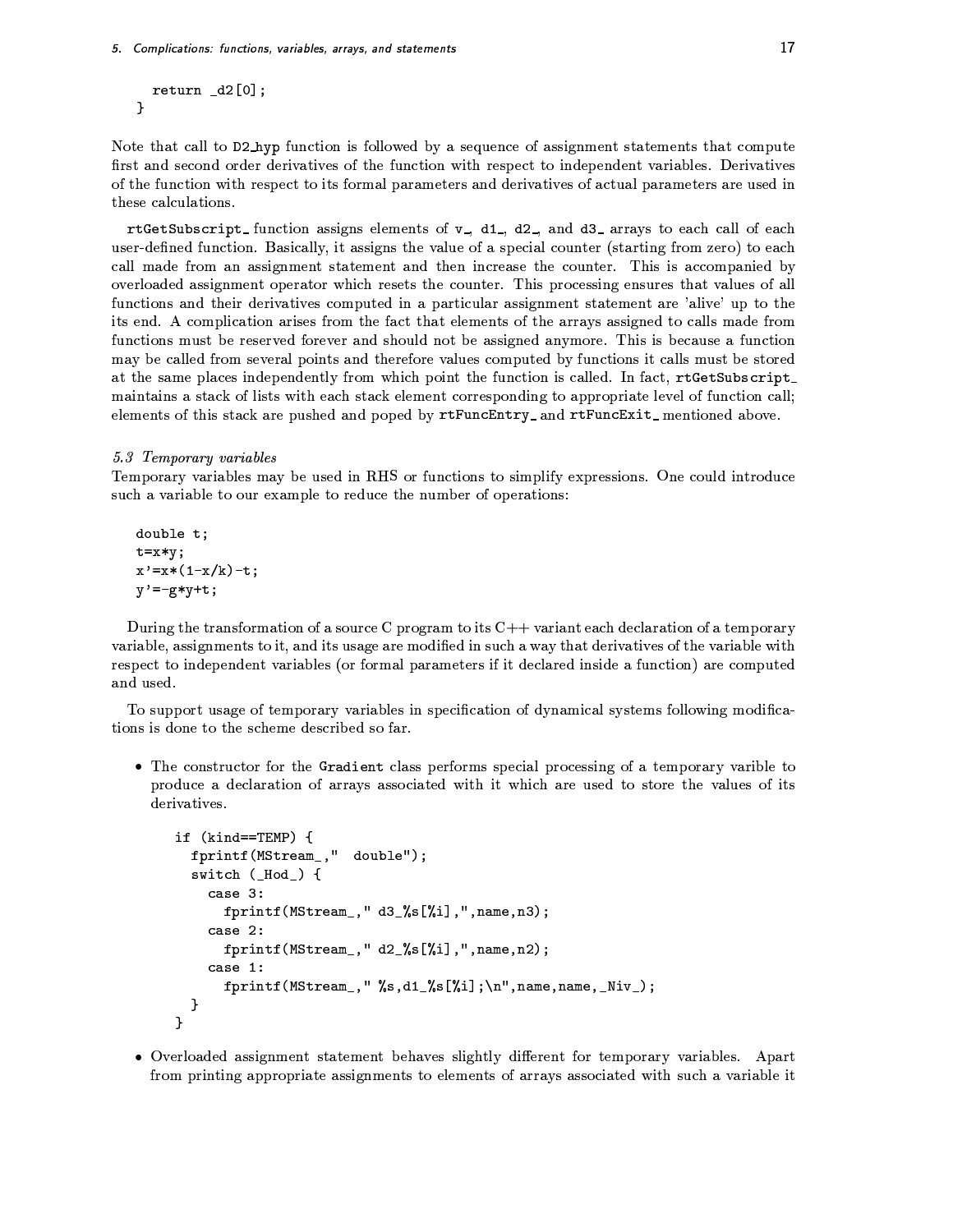also records that values of its derivatives are in these elements. Here is how an assignment to temporaty variable is processed. Compare it with the one for dependent variables (in fact overloaded assignment statement contains a switch statement which forks processing in depend on the kind of a variable).

```
p=f.Expr;
fprintf(MStream_," %s=%s;\n", Expr, p ? p : "0");
switch (_Hod_) {
  case 3:
     \ddot{\phantom{a}}case 2:
    for (i=0; i<_Niv_j; i++)for (j=i; j< Niv_); j++) {
         p = f.Der2[sub2(i,j)];
         MemFree(Der2[sub2(i,j)]);if (p) {
           fprintf(MStream_," d2<sub>2</sub>%[%i]=%s;\n",Expr,sub2(i,j),p);
           sprint f(buf, "d2_{s}[[1]", Expr, sub2(i,j));Der2[sub2(i,j)] = StringSave(buf);} else Der2[sub2(i,j)]=NULL;
       \mathbf{r}case 1:
     \ddotsc}
fprintf (MStream_, "\n");
```
This ensures that in subsequent computations derivatives of a temporary variable will be taken from arrays associated with it.

• Each declaration of a temporary variable made in RHS or a function is transformed to declaration of a variable of type Gradient:

double t;

in the source C program becomes

 $TempVar(t);$ 

in the  $C++$  program and during its execution produces the following declarations in  $\Delta$ er1, Der2, and Der3 functions respectivly:

double  $t, d1_t[4]$ ; double  $d2_t[10], t, d1_t[4];$ double d3\_t[20], d2\_t[10], t, d1\_t[4];

TempVar is another macro defined in the autodif. h file as

#define TempVar(name) Gradient name(#name, 0, TEMP)

A result of the processing is illustrated by the Der2 function that computes second order derivatives of RHS (again, we omit all #define and #undef directives):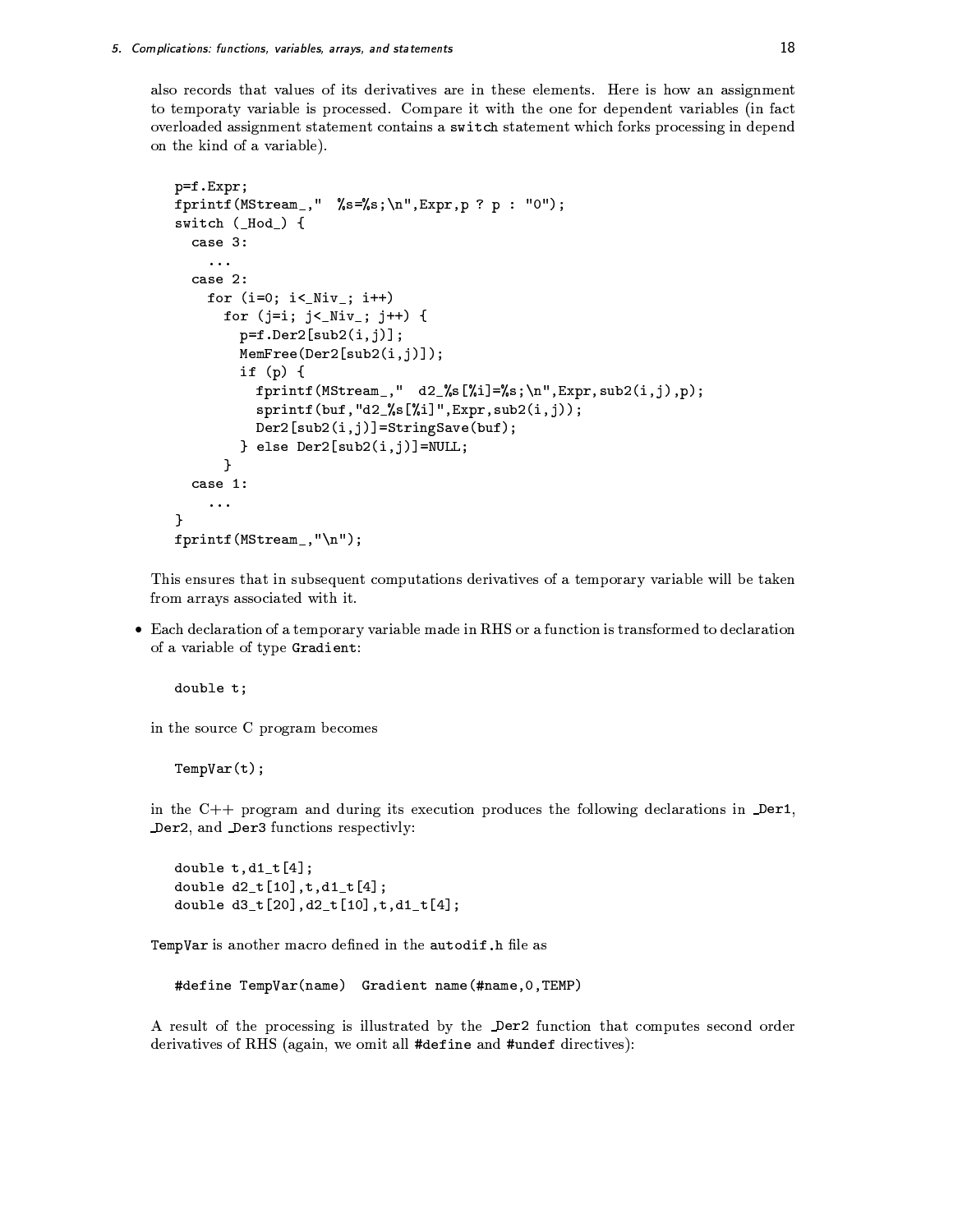```
typedef double _d2Type[2][10];static _d2Type _d2;
double * _Der2(double *_x, double *_p) {
  double d2_t[10], t, d1_t[4];t = x * y;d2_t[1]=1;
 d1_t[0]=y;d1_t[1]=x;/* x x */x_{-}[0] = 2*(-1/k);x_{-}[1] = -d2_t[1];/* x y */x_{-}[3]=x*(-(-1)/k/k)-(-x/k)/k; /* x k */
 x_{-}[5]=x*(-x*2/k/k/k); /* k k */
 y_[1]=d2_t[1];
                                /* x y */y [7] = -1;
                                /* y g */return _d2[0];\mathbf{r}
```
5.4 Arrays

CONTENT allows any variable in a specification of a dynamical system be declared as an array, that is any phase variable, a parameter of the system, or temporary varibale may be one dimensional array. This brings further complications to the Gradient class and functions associated with it.

- One field, Vardim, to store the dimension of a variable is added to the Gradient class and one extra parameter is added to the constructor; its default value is one. One extra parameter is also added to each of IndepVar, GradVar, and TempVar macros.
- Fields Expr, Der1, Der2, and Der3 all have one more level of indirection now and become pointers to arrays of pointers:

```
char **Expr;
char ***Der1;
char ***Der2;
char ***Der3;
```
• The constructor allocates these vectors according to the dimension of a variable even if it is one:

```
Gradient::Gradient(char *name, int varno, int vardim, VarKind kind) {
  char buf[100]:
  Vardim=vardim;
  Kind=kind;
  Expr = (char **)MemNew(vardim*sizeof(char *));
  *buf=\sqrt{0};
  if (vardim>1)
    for (i=0; i<vardim; i++) {
      if (name) sprintf(buf, "\s["\ii]", name, (int)i);Expr[i] = StringSave(buf);}
  else Expr[0]=StringSave(name);
  Der3 = (char ***)MemNew(vardim*sizeof(char *));
  n3 = sub3( Niv - 1, Niv - 1, Niv - 1) + 1;for (i=0; i<vardim; i++)Der3[i]=(char **)MemNew(n3*sizeof(char *));
\mathcal{F}
```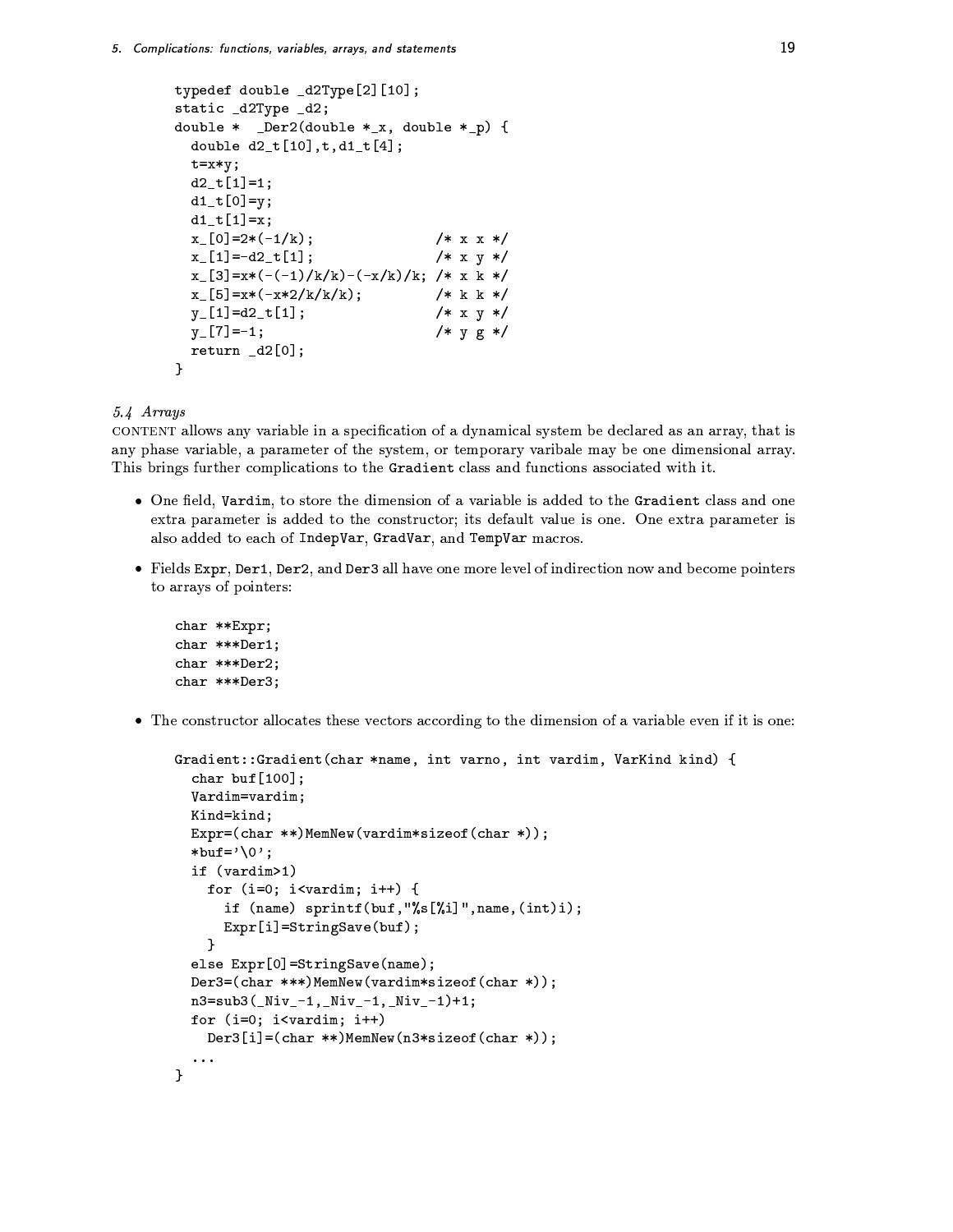• One more field, Subscript, is added to Gradient class. It is set to zero by the constructor and changed by overloaded [] operator to store the value of a subscript expression:

```
Gradient operator[] (int subscript) {
  Gradient t=*this;
  t.Subscript=subscript;
 return t:
}
```
Access to components of Expr, Der1, Der2, and Der3 arrays are always made using the value of Subscript field as the subscript. For example, overloaded + operator looks like this:

```
Gradient operator+(const Gradient &f, const Gradient &g) {
  Gradient t;
  // f+gt.Expr[0]=Add_{f.Expr[f.Index],g.Expr[g.Index],0);// (f+g), f' = f', f' + g', f'for (i=0; i \le f.n3; i++)t. Der3[0][i]=Add_{1}.Der3[f.Index][i],g.Der3[g.Index][i],0);// (f+g)''=f''+g''
  for (i=0; i \le f.n2; i++)t.Der2[0][i]=Add_(f.Der2[f.Index][i],g.Der2[g.Index][i],0);
  // (f+g)'=f'+g'for (i=0; i< Niv_); i++)t.Der1[0][i]=Add_(f.Der1[f.Index][i],g.Der1[g.Index][i],0);
 return t;
}
```
• To allow overloaded assignment operator to access its left-hand side variable when assignment to an element of an array occures the Parent field of type Gradient\* is used (the problem is that when overloaded assignment operator is called to process an assignment like  $v [exp] = ...$  it has access only to a varibale implicitly created by overloaded [] operator while it has change fields of the left-hand side variable). This field is set to the value of this pointer by the constructor. Its value is used by overloaded assignment operator when it changes fields of its left-hand side variable, for example reference to components of Der1 field looks like this:

```
Parent->Der1[Index][i]
```
• For temporary arrays the constructor produce declarations of two-dimensional arrays. For example, array declared as

double  $t[7]$ ;

becomes

 $TempVar(t,7);$ 

in C++ program and produces the following declarations in Der1, Der2, and Der3 functions respectively:

```
double t[7], d1_t[7][4];double d2_t[7][10],t[7],d1_t[7][4];
double d3_t[7][20], d2_t[7][10], t, d1_t[7][4];
```
Note also that for arrays the constructor sets  $\text{Expr}[0]$  fields to "t[0]",  $\text{Expr}[1]$  to "t[1]", etc.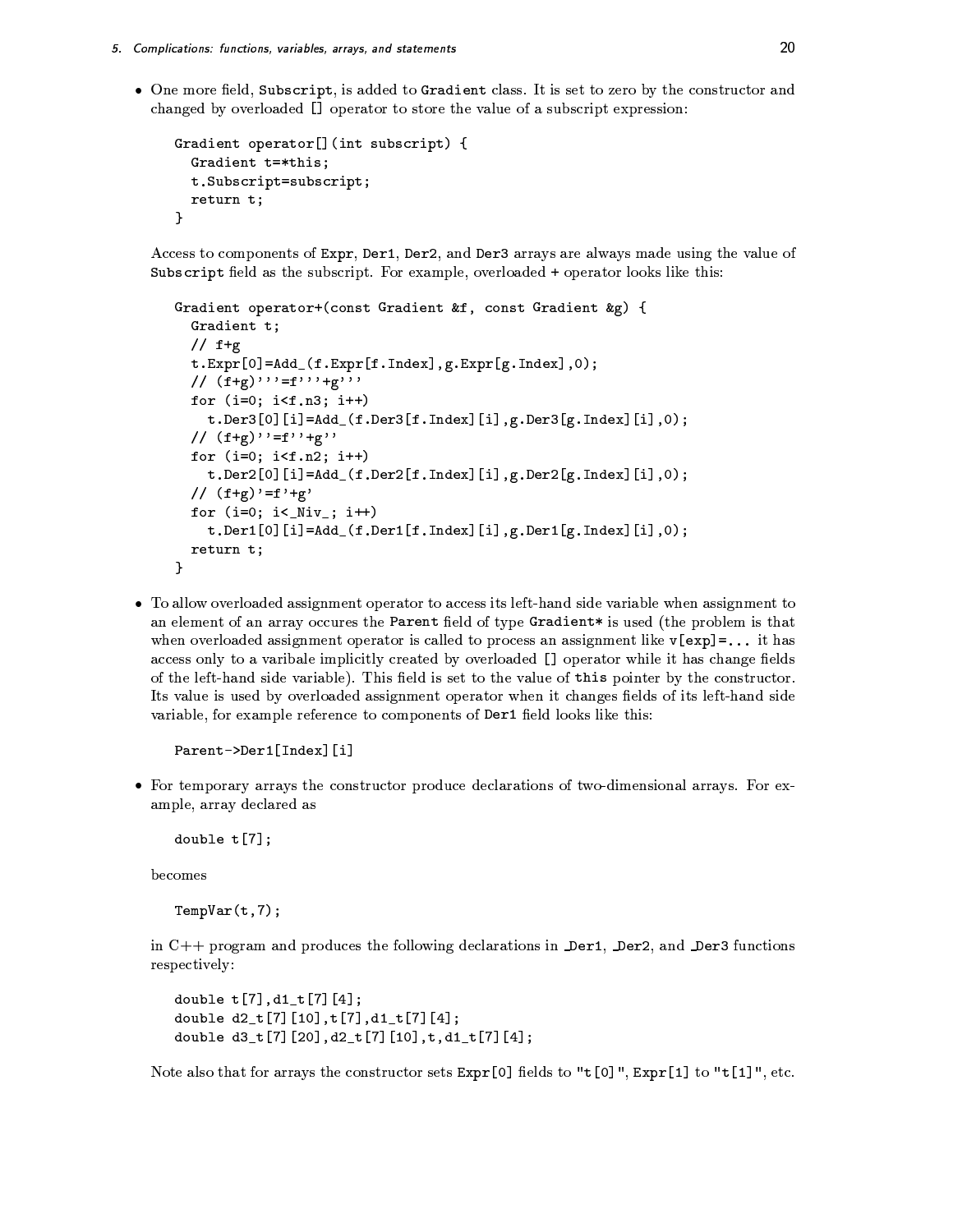#### 5.5 Statements

There is no much sense in declaring arrays without possibility to process them in loops. It is also desirable to allow conditional statements in specifications of dynamical systems. Unfortunately,  $C++$ does not allow for overloading of statements. That means in particular that it is not possible to 'tranfer' statements like

```
if (x>0) then x' = sqrt(x); else x' = x*x;
```
via a  $C++$  program to functions for derivatives: there is no way to determine that the two assignments belong to different clauses of the if statement. Conditional operator ?: also cannot be overloaded.

Despite this it is possible to use flow-control statements in a limited way. Standard  $C++$  function *if*  $f(cond, exp_1, exp_2)$  is intended to be used in place of conditional operator ?:. Its derivatives are defined as  $\frac{\partial}{\partial x} \frac{\partial f}{\partial x} = cond$  ?  $\frac{\partial}{\partial x} \frac{exp_1}{\partial x}$  :  $\frac{\partial}{\partial x} \frac{exp_2}{\partial x}$ , etc. It is supported by a set of ov

```
#define iff(c,e1,e2) ((c) ? (e1) : (e2))
```
Loops that process components of arrays are also allowed. If some phase variables or parameters are declared as an array, say,  $x[5]$  then a loop like this may be used to compute the values of RHS:

```
int i;
for (i=1; i<4; i++) {
  x' [i] = x [i-1] * x [i+1];
ł
```
It should be noted that execution such a loop in  $C++$  program unrolls it in resulting C program:

```
x [1] [0] = 1/x [2];
x_{-}[1][2]=(-x[0]/x[2])/x[2];x [2] [1] = 1/x [3];
x_{-}[2][3]=(-x[1]/x[3])/x[3];x [3] [2] = 1/x [4];
x_{-}[3][4] = (-x[2]/x[4])/x[4];
```
In fact all iteration statements are allowed provided that no phase variables, parameters, or temporary variables used in their conditional expressions.

## 6. RUN-TIME COMPILATION

After the user has specified his dynamical system and source text of derivatives of functions was constructed CONTENT has to convert C text to a form suitable for computations, i.e. C text must be compiled and linked. Let us consider possible solutions of the problem.

## 6.1 Batch files

The worst, although the wide-spread solution, would be to ask the user to quit and run a batch file to compile the functions and link them with the rest of the software. This approach was implemented in AUTO86 (Doedel & Kernévez 1986), GRIND (Boer 1992) and DSTOOL (Back, Guckenheimer, Myers, Wicklin & Worfolk 1992), A better, but still insufficient one, would be to run batch file automatically from within the software and then 'restart' it without user's help, like in the version 1.0 of LOCBIF (Khibnik 1990) and in AUTO94 (Doedel, Wang & Fairgrive 1994). These kinds of dealing with the problem have several disadventages. The first is that for each dynamical system a copy of executable file containing the whole software is build. This wastes disk space in a case the user creates more then one system. A copy of all object files must also be kept on a disk. Another problem is efficiency. As software for studing dynamical systems tend to be large enough link time may be quite long. There is no easy way to switch from one system to another and changing even one character in RHS requires rebuilding of all system.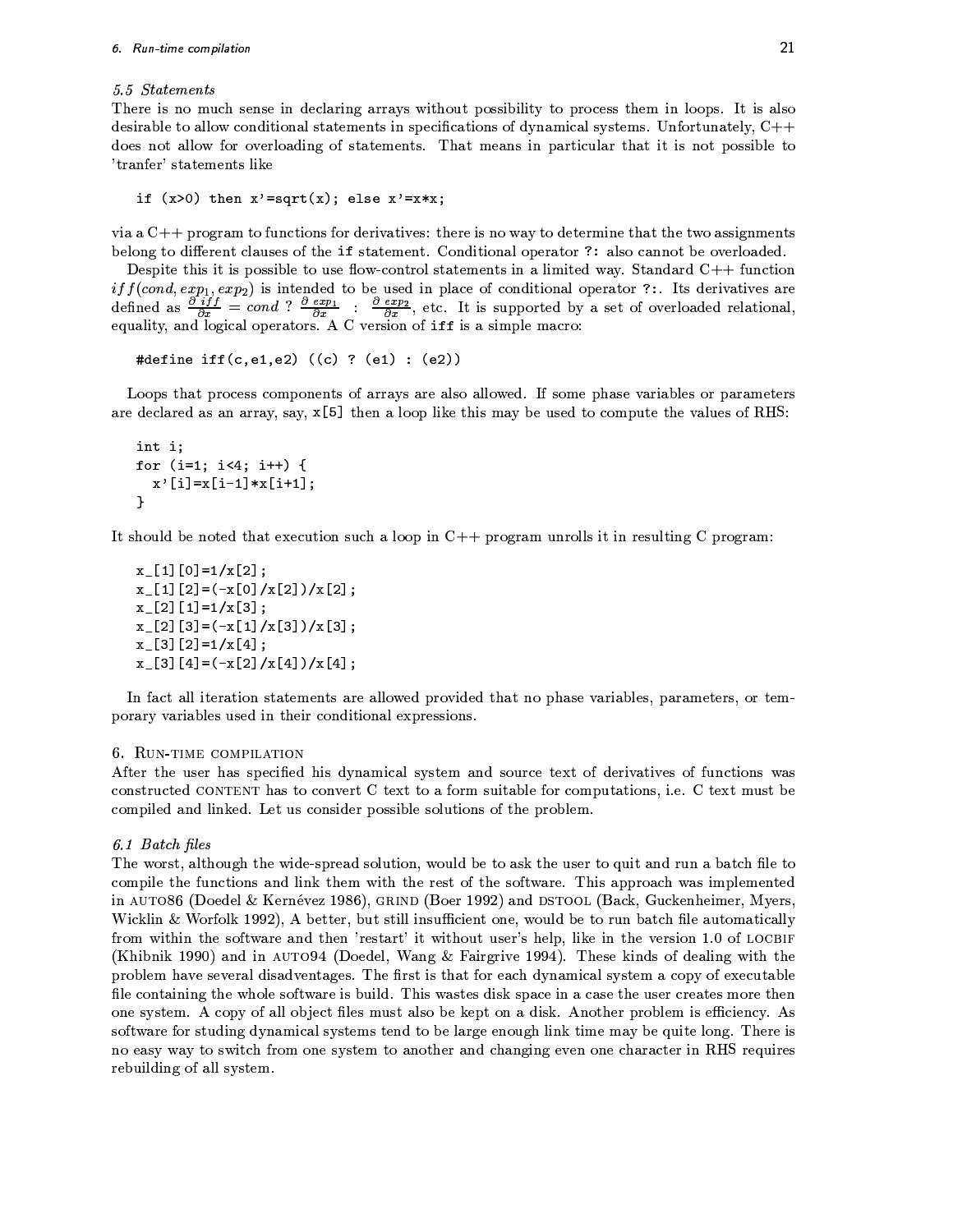# 6.2 Interpreters

Another approach to the problem is to convert functions to some kind of internal form such as Polish notation, trees, etc. and interpret it when the functions are to be computed. DSTOOL and PHASER (Koçak 1986) implemented it. This solution is machine-independent and may be implemented with a resonable amount of efforts. The language for specification of dynamical systems needs not be one of standard such as Fortran or C; it may provide more natural way of description of dynamical systems. The only drawback is slowdown of computations. Nevertheless this approach may be used in educational software.

# 6.3 Built-in compilers

An alternative to interpreting would be compiling functions by a built-in compiler as in LOCBIF (Khibnik, Kuznetsov, Levitin & Nikolaev 1993) and TRAX (Levitin 1989). This is the best solution from the user's point of view: it does not require any effort from him and provides high efficiency of computations. It is also the fastest one (no linking and no disk input-output) and it does not require any additional software. The main disadvantage is the cost of its implementation. A compiler is much harder to implement than an interpreter. It is also machine-dependent so porting a software to a computer of another architecture would mean reimplementing a part of the compiler.

# 6.4 Dynamic link libraries

Widely-used operating systems (OS) such as Unix and Microsoft Windows provide a facility which allows to solve our problem in an elegant and efficient way. It is called Dynamic Link Libraries in Windows and Shared Objects in Unix. We will use the term dynamic libraries. Although there are some differences between these facilities functionally they are equivalent. The idea behind them is very simple. A source program containing a set of routines is compiled and linked in a special mode producing an executable file in the form of a dynamic library which cannot be executed directly. Instead, an operating system provides three function which allow:

- to load a dynamic library to the memory,
- to retrieve the address of a routine by its name from previously loaded dynamic library, and
- to remove a dynamic library form the memory.

A program that uses a dynamic library does not refer to a routine in it by routine's name. Instead, it calls retrive-the-address function of OS and passes the name to it as a character string. In such a case there is no usual reference from the program to the routine and thus linker does not look for it at link time.

The advantages of using this facility are obvious:

- each specification of a dynamical system with functions for derivatives may be compiled to a separate dynamical library;
- the user needs not quit the software to create new or change existing dynamic system;
- interface to functions in dynamic libraries may be the same for all libraries because at each particular time only one of them is loaded;
- such dynamical libraries are produced faster because there is virtually no link step;
- such dynamical libraries are small and need not much disk space;
- dynamical libraries may be created, loaded, unloaded, and deleted independently from each other providing flexability in manipulation of dynamical systems;
- all users in a multiuser environment share the only copy of executable file of the software and it has not to be changed or linked during its life time;
- it allows to provide the user with ability to specify functions in some other circumstances such as functions along axes in graphics windows and functional parameters of algorithms.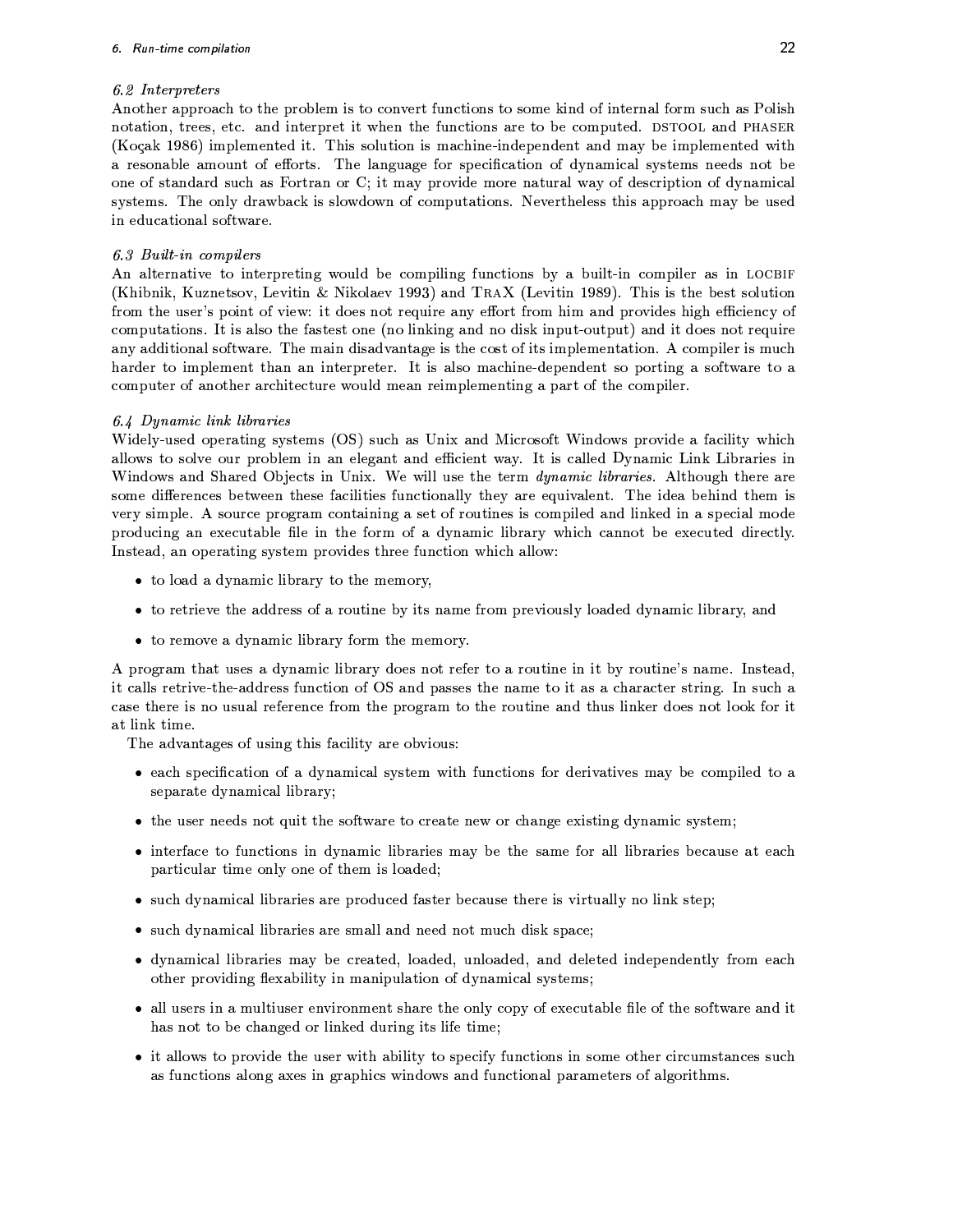#### 6. Run-time compilation

CONTENT employs dynamic link facility in the way described above. Let us consider now the scheme used to produce dynamic libraries. As it was mentioned, they are constructed during four-step process.

- After the soure texts of the C program for dynamical system and the  $C++$  program for derivatives of RHS are constructed and placed into two separate files, the C program is compiled. If there is an error in the specification of dynamical system the process halts and the user is notified about this.
- $\bullet$  The C++ program is compiled and linked with the object file which contains functions associated with Gradient class. This step follows compilation of dynamical system because in a case of errors in RHS the  $C++$  program also has errors.
- The  $C++$  program created at the previous step is run. It creates a C source file with functions which compute derivatives of RHS.
- The source C file for RHS and the newly created C source file for derivatives are compiled together and then linked as dynamic library.

An error at any step halts the process and with notification the user that automatically constucted derivatives cannot be used in computations.

# 6.5 Compiling

An OS ability to execute commans issued by running programs is used to compile and link functions (unfortunately compilers and linkers do not exist in the form of dynamic libraries on either system). A call is made to the system function in Unix while WinExec is called in Windows. Here are Unix and Windows versions of batch files which do essensialy the same. Each file has three parameters two of which are names of source and target files and the third one indicates whether automatically constructed derivatives have be compiled (it is set to "n" when the user does not ask to do so or when functions other then RHS and derivatives are compiled).

Unix version for SGI (SUN version require -G option in 1d command instead of -shared):

```
cc -c -o delete.o -I./ $1.c >ErrLog 2>&1ld -shared -o $2.so delete.o -1d1 -1c -1m >>ErrLog 2>&1
if [ $3 = 'y' ]; then
if [-r $2.so]; then
 rm tmp_der
 rm tmp_fun.c
 rm tmp_fun1.h
  CC -o tmp_der -I./ tmp_der.cc autodif.o -1d1 -1c -1m >ErrLog1 2>&1
  if [ -r tmp_der ]; then
  tmp_der >>ErrLog 2>&1
 fi
  cc -c -o delete.o -I./ $1.c > ErrLog 2>&1ld -shared -o $2.so delete.o -1d1 -1c -1m >>ErrLog 2>&1
fi
fi
rm -f delete.o
```
Windows version for Borland C:

```
bcc -WDE @Respond.con -e%2.dll %1.c >delete.me
if not \sqrt{3} == .y goto end
if not exist %2.dll goto end
del tmp_der.exe
del tmp_fun.c
del tmp_fun1.h
```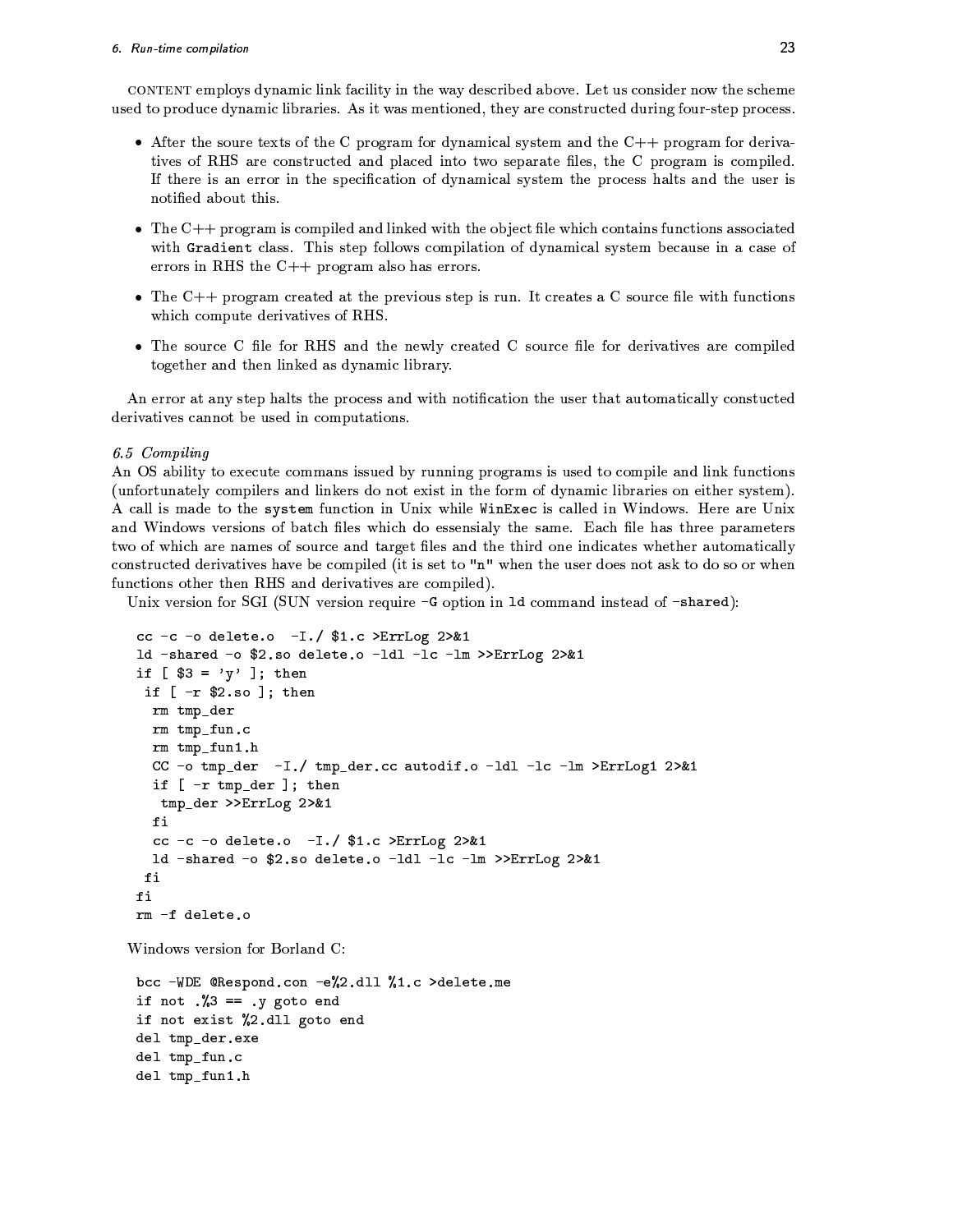```
bcc -tDe -P @Respond.con -etmp_der.exe tmp_der.cpp autodif.obj >ErrLog1
if not exist tmp_der.exe goto compile
tmp_der.exe
:compile
bcc -WDE @Respond.con -e%2.dll %1.c >delete.me
: end
del %1.objrename delete.me ErrLog
```
Some comments should be made on the latter version. While Unix's system function returns after a command represented by its argument has completed, its counterpart in Windows, WinExec, does not wait the completion of the command and returns before this moment. There is no legal way in Windows to determine when the command has completed so the following trick was implemented in CONTENT. After call to WinExec CONTENT installs a system timer via SetTimer function with a one second time-out value. From this moment Windows calls a callback function associated with the timer each second. The callback function checks whether ErrLog file exists (via access function). If it does not the callback does nothing and returns to Windows. Otherwise it kills the timer via KillTimer and proceeds with created dynamic library. The rename command in the batch file insures that ErrLog file appears only *after* the library has been created.

# 6.6 Processing of errors in RHS

If there are errors in a specification of RHS given by the user ErrLog file will contain messages about them issued by a compiler. In such a case CONTENT shows a special window with these messages and source text and allow the user to correct it (see Figure 6.1). After this it performs recompilation as is

|                                                    | Volterra system<br>o                |  |
|----------------------------------------------------|-------------------------------------|--|
| <b>Edit</b><br>Search Functions                    |                                     |  |
| <b>Error messages</b>                              |                                     |  |
| 't' undefined; reoccurrences will not be reported. |                                     |  |
|                                                    |                                     |  |
|                                                    |                                     |  |
| <b>Phase variables</b>                             | lx,y                                |  |
| <b>Parameters</b>                                  | k, q                                |  |
| <b>Time</b>                                        |                                     |  |
| <b>Compute derivatives</b><br>- numerically        | 1st order<br>2nd order<br>3rd order |  |
| - symbolically                                     |                                     |  |
| - by a function you supply                         |                                     |  |
| x'=x*(1-x/k)-x*y+t;[<br>$y'=-q^{*}y+x^{*}y$ ;      |                                     |  |
|                                                    |                                     |  |
|                                                    |                                     |  |
|                                                    | Cancel<br><b>Ok</b>                 |  |
|                                                    |                                     |  |

Figure 6.1: A window with a list of error messages.

described above.

7. DISCUSSION AND CONCLUDING REMARKS Two problems were addressed in this work:

- 1. how to construct derivatives of RHS of dynamical systems, and
- 2. how to convert source code of functions and their derivatives into machine code and how access it during run-time.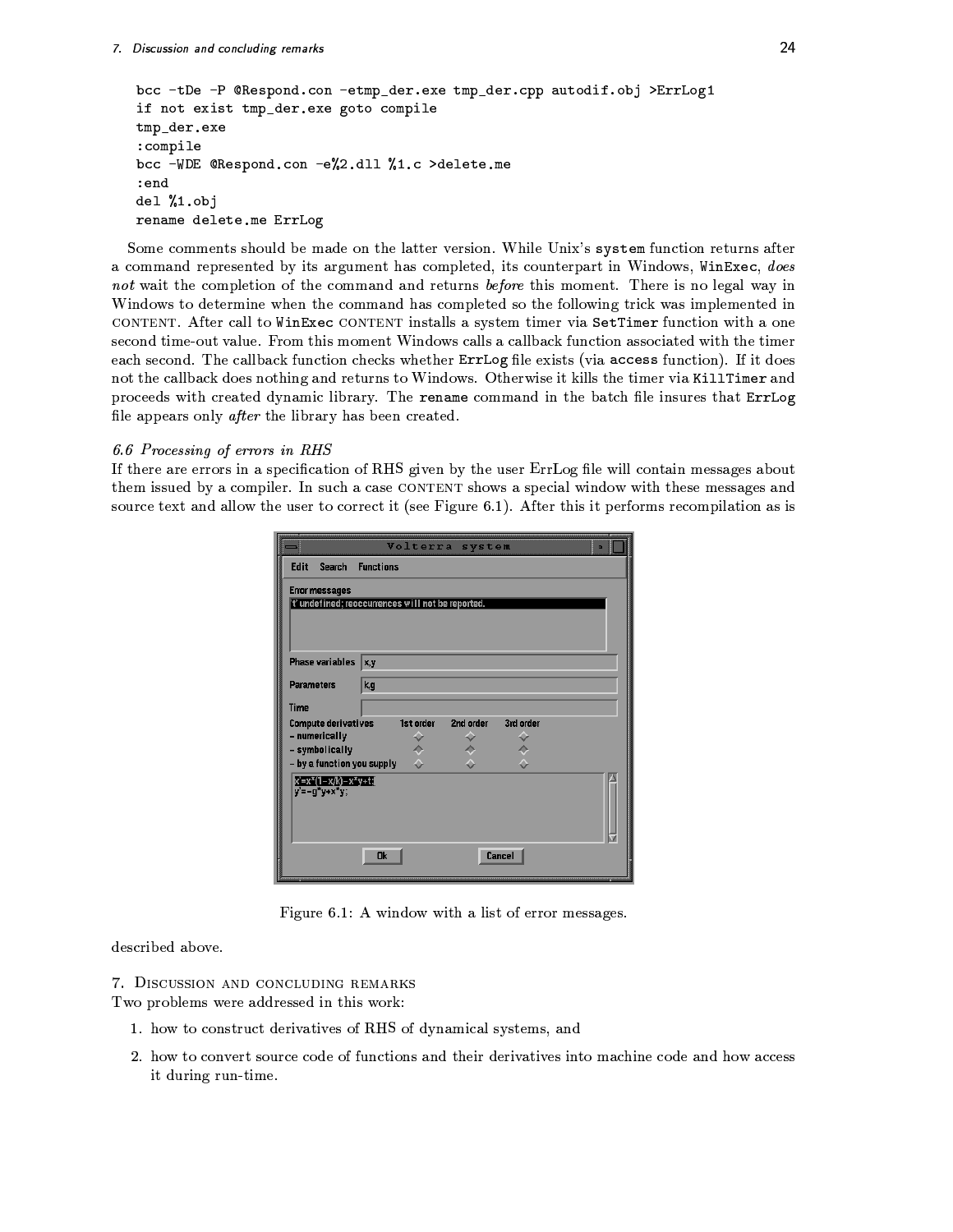The solution to the first problem is to provide the user with the possibility to select a way of construction derivatives. For derivatives of first, second, and third orders CONTENT allows to choose one of the following methods of computing derivatives:

- by finite diferences,
- by call a user-supplied function,
- by call a function that is automatically constructed by CONTENT.

Each method have its advantages, disadvantages, and overhead and none of them has absolute superiority over the others. It is up to the user to decide which one suits his particular needs. The software provides him with the choice and implements at least one method that does not require any efforts from the user and works well for 'typical' systems. Fourth and fifth order derivatives are not currently implemented although some algorithms need to compute them. The reasons were complexity of expressions for derivatives (with higher possibility to break compiler's complexity limits for expressions) and huge memory requirments for arrays. This problem is still under investigation.

Run-time compilation of functions coupled with using of dynamic libraries seem a good solution to the second problem. It does not require any efforts from the user and provides flexibility in dealing with functions.

Traditionally, developers of scientific software for investigating of dynamical systems spent much of their efforts on implementing numerical algorithms; such things as visualizing, interface with the user, storage of data, etc. were of second priority. The experience gained from the development of TRAX, LOCBIF, and CONTENT clearly shows importance of all 'non-mathematical' parts of software. Increasing productivity of users, more comfortable and easy-to-use environment worth extra efforts of developers.

**REFERENCES** 

- Back, A., Guckenheimer, J., Myers, M., Wicklin, F. & Worfolk, P. (1992), dstool: Dynamical Systems Toolkit with Interactive Graphic Interface User's Manual, Center for applied mathematics, Cornell University, USA.
- Boer, R. (1992), GRIND: GReat INtegrator of Differential equations, Theoretical Biology Group, Utrecht University, The Netherlands.
- Briggs, K. (1993), Simple automatic differentiation package, a  $C++$  class declaration, version 1.0, Department of Applied Mathematics, University of Adelaida 5005, Australia.
- Corliss, G. (1992), Automatic differentiation bibliography compiled by G.F. Corliss, Technical Report 167, Argonne National Laboratory. Mathematical and Computer Science Division.
- Doedel, E. & Kernévez, J. (1986), AUTO: Software for continuation problems in ordinary differential equations, California Institute of Technology, Pasadena, CA. Applied Mathematics Report.
- Doedel, E., Wang, X. & Fairgrive, T. (1994), AUTO94: Software for continuation problems in ordinary differential equations, California Institute of Technology, Pasadena, CA. Applied Mathematics Report.
- Griewank, A. (1989), On Automatic Differentiation, in M. Iri & K. Tanabe, eds, 'Mathematical Programming', Kluwer, pp. 83-107.
- Griewank, A. & Corliss, G., eds (1991), Automatic Differentiation of Algorithms: Theory, Implemen*tation, and Application, SIAM, Philadelphia, Penn.*
- Khibnik, A. (1990), LINLBF: A program for continuation and bifurcation analysis of equilibria up to codimension three, in D. Roose, B. d. Dier & A. Spence, eds, 'Continuation and Bifurcations: Numerical Techniques and Applications', Kluwer, Dordrecht, pp. 283-296.
- Khibnik, A., Kuznetsov, Y., Levitin, V. & Nikolaev, E. (1993), 'Continuation techniques and interactive software for bifurcation analysis of ODEs and iterated maps', Physica D 62, 360-371.